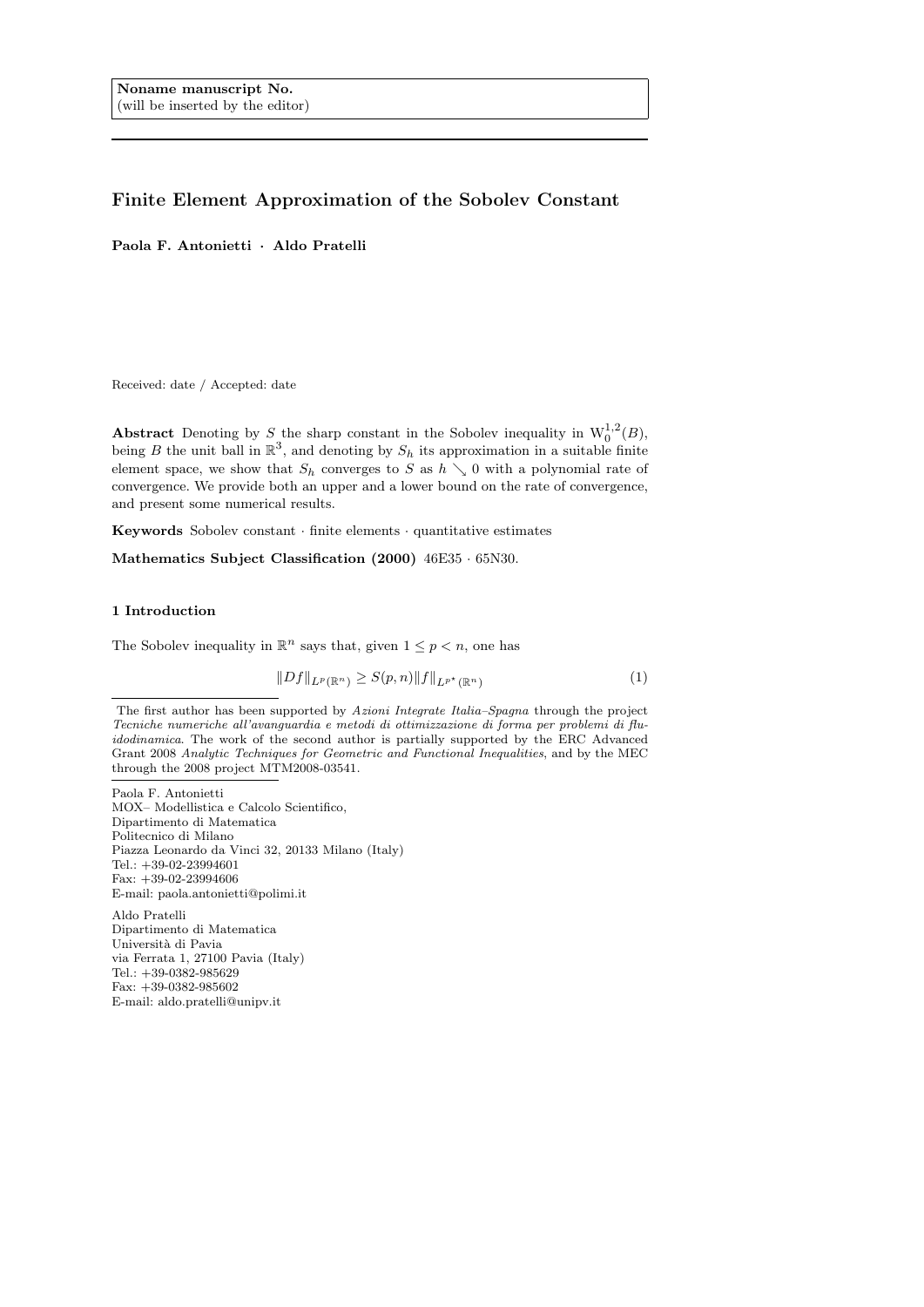for every  $f \in W^{1,p}(\mathbb{R}^n)$ , where as usual  $p^* = np/(n-p)$ . For  $1 < p < n$ , the sharp constant  $S(p, n)$  was found by Aubin and Talenti [\[2,](#page-22-0)[11\]](#page-23-0), and it is given by

<span id="page-1-0"></span>
$$
S(p,n) = \sqrt{\pi} n^{1/p} \left(\frac{n-p}{p-1}\right)^{(p-1)/p} \left(\frac{\Gamma(n/p)\Gamma(1+n-n/p)}{\Gamma(1+n/2)\Gamma(n)}\right)^{1/n},\tag{2}
$$

where  $\Gamma(\cdot)$  is the gamma function, *i.e.*,  $\Gamma(x) = \int_0^\infty t^{x-1} \exp(-t) dt$ ,  $x \in \mathbb{R}$ .

In particular, it is known  $[11, 7]$  $[11, 7]$  $[11, 7]$  that the optimal functions are exactly those of the form

<span id="page-1-2"></span>
$$
g_{a,b,x_0}(x) = \frac{a}{\left(1 + b|x - x_0|^{p'}\right)^{(n-p)/p}},\tag{3}
$$

with  $a \in \mathbb{R} \setminus \{0\}$ ,  $b \in \mathbb{R}^+$  and  $x_0 \in \mathbb{R}^n$ , so that [\(2\)](#page-1-0) follows by direct calculation.

Passing from  $\mathbb{R}^n$  to the case of a generic open set  $\Omega$ , the Sobolev inequality still holds for any  $f \in W_0^{1,p}(\Omega)$  with the same constant as in [\(1\)](#page-0-0), *i.e.*,

$$
||Df||_{L^p(\Omega)} \ge S(p,n) ||f||_{L^{p^*}(\Omega)} \qquad \forall f \in W_0^{1,p}(\Omega).
$$

As we will show in Lemma [1,](#page-4-0) the constant  $S(p, n)$  is again optimal for any set  $\Omega$ , however there are no minimizing functions unless in the case  $\Omega = \mathbb{R}^n$ .

Remark 1 The case  $p = 1$  is very different, and much simpler, as it is easily shown that inequality [\(1\)](#page-0-0) holds not only in  $W^{1,1}(\mathbb{R}^n)$  but also on  $BV(\mathbb{R}^n)$ , provided that the term  $||Df||_{L^p(\mathbb{R}^n)}$  is replaced by the total variation of f. Moreover, the optimal functions are exactly those of the form

$$
\hat{g}_{a,\rho,x_0}(x) = a \chi_{B_{\rho}(x_0)}(x) ,
$$

with  $a \in \mathbb{R} \setminus \{0\}$ ,  $\rho \in \mathbb{R}^+$  and  $x_0 \in \mathbb{R}^n$ . In words, the optimal functions are exactly the characteristic functions of balls (with any center, any positive radius and multiplied by any constant). A fundamental difference with the case  $p > 1$  is that for  $p = 1$  all the optimal functions are compactly supported, while for  $p > 1$  all the optimal functions have the whole  $\mathbb{R}^n$  as support.

The aim of this paper is to consider a suitable approximation of problem [\(1\)](#page-0-0), and to study the convergence of the corresponding discrete Sobolev constants towards the continuous one. For simplicity, we will work in the case  $n = 3$  and  $p = 2$ , but all the proofs still hold true for any choice of  $p$  and  $n$  with just a straightforward modification of the calculations. Let  $V_h$  be the set of the  $W_0^{1,2}$  (finite element) functions on the unit ball  $B \subseteq \mathbb{R}^3$  which are continuous, piecewise linear and vanish on the boundary of B. Since  $V_h \subseteq W^{1,2}(\mathbb{R}^3)$  (clearly extending the functions to 0 out of B), the Sobolev inequality [\(1\)](#page-0-0) holds for all discrete functions  $f \in V_h$ , and there exists a minimal constant  $S_h$  such that

$$
||Df||_{L^p(B)} \ge S_h ||f||_{L^{p^*}(B)} \qquad \forall f \in V_h.
$$

<span id="page-1-1"></span>Clearly,  $S_h \geq S$ , where for brevity we write  $S = S(3, 2)$ . We will prove the following result.

**Theorem 1** The constants  $S_h$  converge to S when  $h \setminus 0$ . More precisely,

$$
S + \frac{1}{C} h^{\gamma} \le S_h \le S + Ch^{1/3},
$$

for two constants  $C, \gamma > 0$ .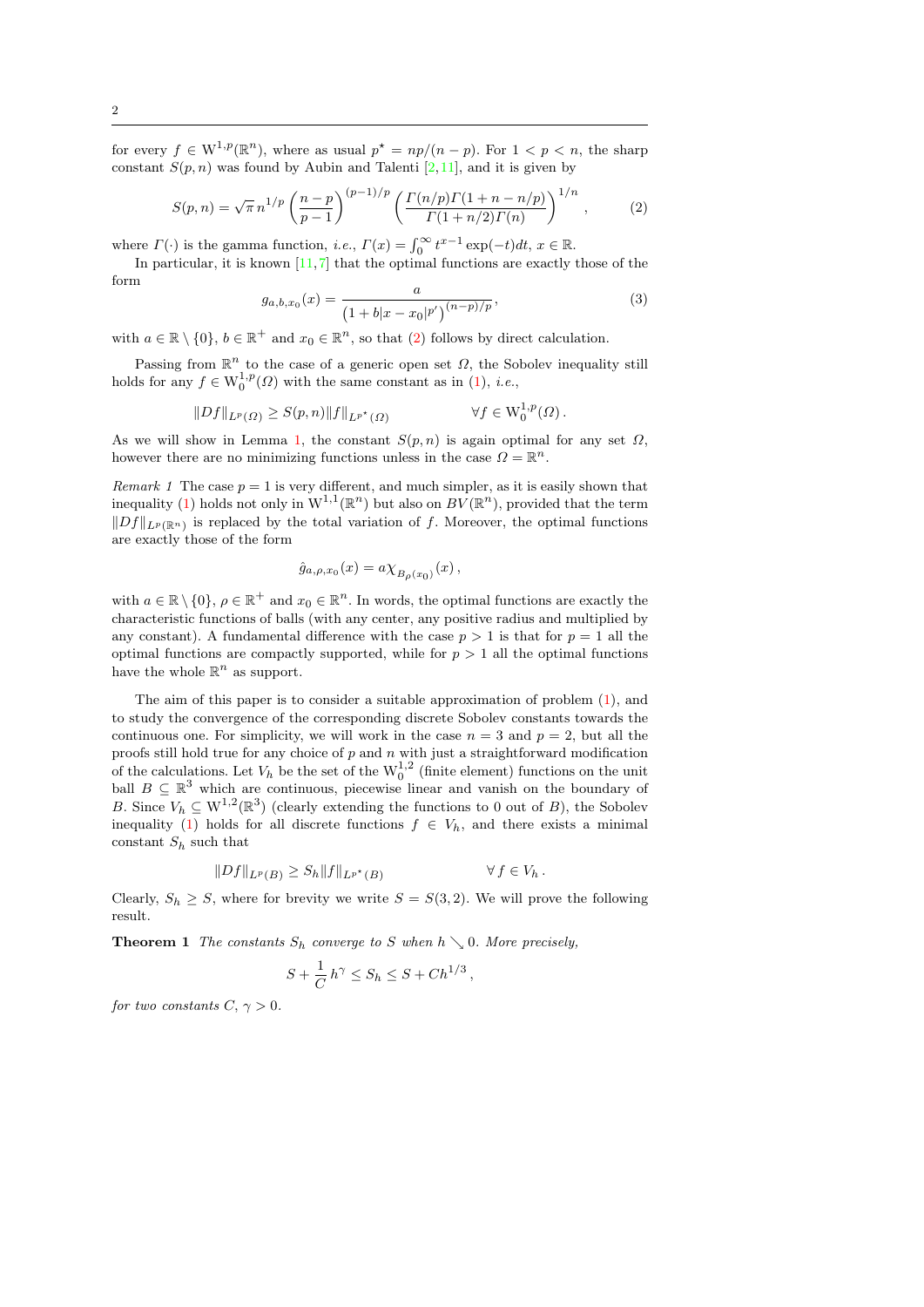Remark 2 We have chosen B to be the unit ball in  $\mathbb{R}^3$  just for the sake of convenience: many other choices are possible. For example, any open, bounded domain in  $\mathbb{R}^3$  with Lipschitz boundary (for instance, the unit cube) is admissible.

Remark 3 The estimate of Theorem [1](#page-1-1) holds true for any

$$
\gamma>\frac{2\cdot 26^2}{3},
$$

see the discussion at the end of the proof of Proposition [2](#page-9-0) below.

We mention that, in the framework of geometric-functional inequalities, the question whether or not optimal constants are the limit of their discrete approximations has been considered also in  $[4]$ . More precisely, they consider the Sobolev–Poincaré inequality in the context of discontinuous finite element spaces, and show that, under suitable assumptions, the discrete optimal constants converge to the continuous one (see  $[4,$  Proposition 7.1]).

#### 1.1 A quantitative form of the Sobolev inequality

In this work we will need to use an improved version of the Sobolev inequality, recently shown in  $[5]$ , which says that the functions of the form  $(3)$ , that are known to be the only functions for which  $(1)$  is an equality, are also stable: this means that a function for which [\(1\)](#page-0-0) is almost an equality must be almost of the form [\(3\)](#page-1-2).

More precisely, for any function  $f \in W^{1,p}(\mathbb{R}^n)$  we define the Sobolev deficit

$$
\delta(f) = \frac{\|Df\|_{L^p(\mathbb{R}^n)}}{\|f\|_{L^{p^*}(\mathbb{R}^n)}} - S,
$$

which says how far inequality  $(1)$  is from being an equality (in particular f is optimal if and only if  $\delta(f) = 0$ . We also set the *Sobolev asimmetry* 

$$
\lambda(f) = \inf \left\{ \frac{\|f - g_{a,b,x_0}\|_{L^{p^*}(\mathbb{R}^n)}}{\|f\|_{L^{p^*}(\mathbb{R}^n)}} : \|f\|_{L^{p^*}(\mathbb{R}^n)} = \|g_{a,b,x_0}\|_{L^{p^*}(\mathbb{R}^n)} \right\},\
$$

where  $g_{a,b,x_0}$  is defined in [\(3\)](#page-1-2). In words,  $\lambda(f)$  is the (renormalized) distance of f from the set of the optimal functions, then by definition f is optimal if and only if  $\lambda(f) = 0$ (the set of the optimal functions is clearly closed).

Hence, the Sobolev inequality and the results of existence and uniqueness of the minimizers can be restated by saying that  $\delta(f) = 0 \iff \lambda(f) = 0$ , while the quantita-tive (or stability) result from [\[5\]](#page-22-3) says that if  $\delta(f)$  is small then also  $\lambda(f)$  must be small –notice that the opposite implication is clearly false. More precisely, the result is the following.

<span id="page-2-0"></span>**Theorem 2 (Quantitative Sobolev Inequality)** There are two constants C and  $\beta$ such that, for any  $f \in W^{1,p}(\mathbb{R}^n)$ , one has

<span id="page-2-1"></span>
$$
\lambda(f) \leq C \delta(f)^{\beta}.
$$

In particular, one can take

$$
\beta = \frac{1}{\xi^2 p^*}, \qquad \text{where} \quad \xi = 3 + 4p - \frac{3p+1}{n}. \tag{4}
$$

We will use this result to obtain the lower estimate (see Section [2.3](#page-9-1) below).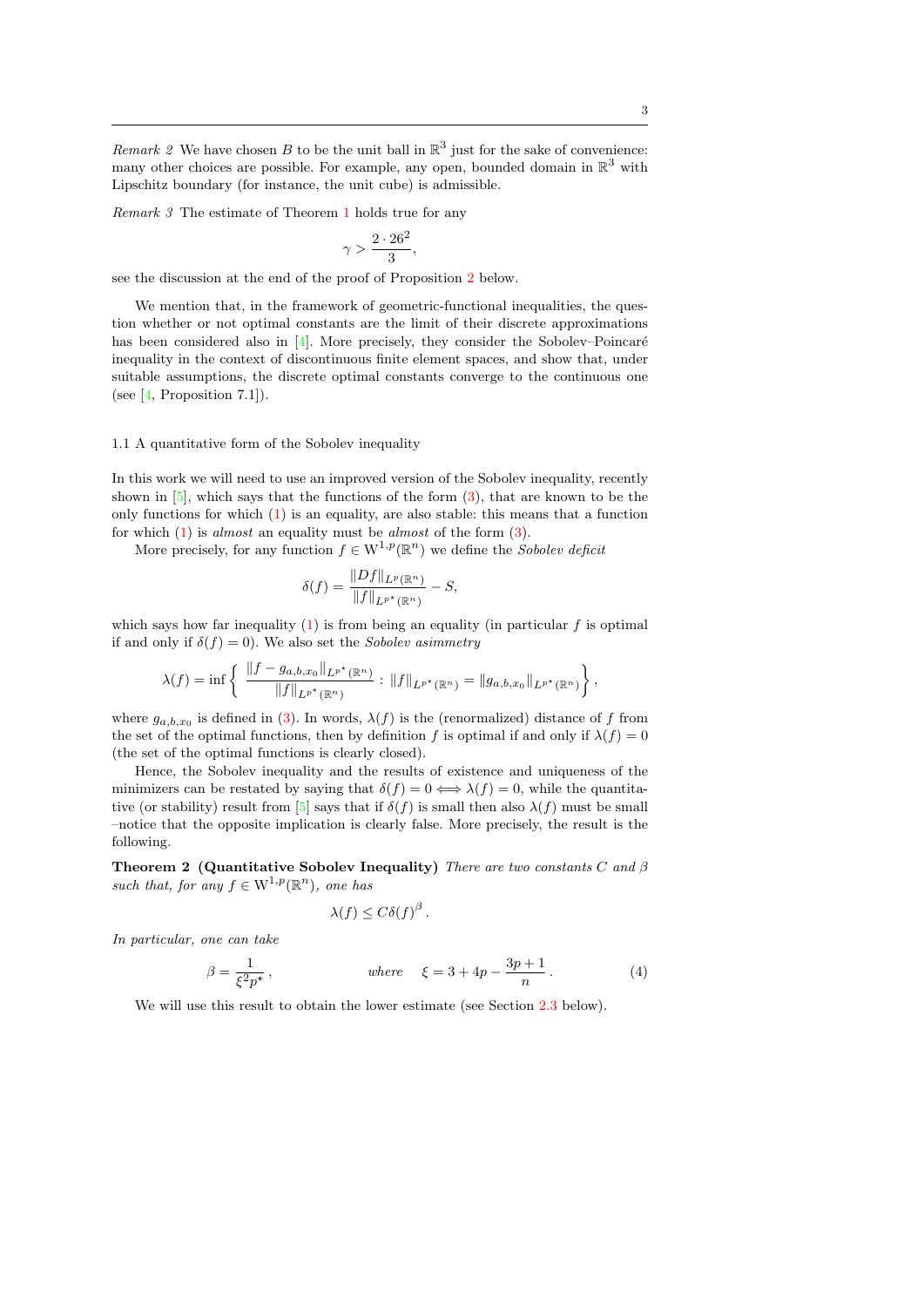# <span id="page-3-1"></span>1.2 Finite element setting

In this section we set up some notation and recall some technical tools we will require in our analysis. We will define the discrete space  $V_h \subseteq W_0^{1,2}(B)$  of piecewise linear conforming finite elements by the polygonal approximation technique [\[8\]](#page-22-4).

We will consider an approximation of  $B$  given by a family of polyhedral domains  ${B<sub>b</sub>}$  inscribed in B: the parameter  $0 < h < 1$ , to be specified in a moment, will go to 0. For any h, we construct a partition  $\mathcal{T}_h$  of  $B_h$ , more precisely, let  $B_h = \bigcup_{T \in \mathcal{T}_h} T$ , where each T is the image of the reference tetrahedron  $\hat{T}$  in  $\mathbb{R}^3$  through an affine linear mapping  $F_T : \mathbb{R}^3 \longrightarrow \mathbb{R}^3$ , *i.e.*,  $T = F_T(\widehat{T})$  for any  $T \in \mathcal{T}_h$ . We choose partitions  $\mathcal{T}_h$ that are regular (see, for instance, [\[6\]](#page-22-5)): this means that there exists a constant  $\sigma > 0$ such that

$$
\frac{h_T}{\rho_T} \le \sigma \quad \forall T \in \mathcal{T}_h \,,\tag{5}
$$

where  $\rho_T$  is the radius of the biggest ball contained in T, and  $h_T$  is the diameter of T. Our meshes are also *uniform*, *i.e.*, setting  $h = \max_{T \in \mathcal{T}_h} h_T$ , the ratio  $h/h_T$  is uniformly bounded. Notice that, since  $B$  is smooth, convex and the boundary vertices of  $\overline{B}_h$  lie on  $\partial B$ ,  $B_h$  can be constructed in such a way that  $|B \setminus B_h| \lesssim h^2$ .

Next, for a fixed  $\mathcal{T}_h$ , we define the space  $V_h$  as

$$
\widetilde{V}_h = \{ f \in H_0^1(\overline{B}_h) : f \circ F_T \in \mathbb{P}^1(\widehat{T}) \quad \forall \ T \in \mathcal{T}_h \},
$$

where  $\mathbb{P}^1(\widehat{T})$  is the space of linear polynomials on  $\widehat{T}$ . Finally, we set  $V_h$  to be the space of functions in  $V_h$  extended by zero in the skin  $B \setminus B_h$ . Notice that  $V_h$  is a finite dimensional vectorial space, since any  $f \in V_h$  is univocally determined by the values of  $f$  at the internal vertices of the mesh (called interpolation nodes). Observe also that  $V_h \subseteq W_0^{1,2}(B)$ . Finally, we define the interpolation operator  $\Pi_h^1 : C^0(\overline{B}) \longrightarrow V_h$  as

<span id="page-3-0"></span>
$$
\Pi_h^1 f(x_i) = f(x_i),
$$

where  $x_i$  are the interpolation nodes. We recall the following classical result (see, for example,  $[10]$ : there exists a constant  $C > 0$ , independent of h, such that:

$$
||D(\Pi_h^1 f - f)||_{L^2(\Omega)} \le Ch ||D^2 f||_{L^2(\Omega)},
$$
\n(6)

for any  $f \in H^2(B)$ .

Remark 4 There are many alternatives to the space  $V_h$  we are considering as, for example, hexaedra, prisms or isoparametric elements (see, for example, [\[3,](#page-22-7) Sect. 4.7]): it is of primary importance that standard interpolation estimates as [\(6\)](#page-3-0) hold. Our analysis could also be applied to other choices of approximation spaces.

#### 2 Proof of the main result

This section is devoted to show the main result, Theorem [1.](#page-1-1) We first recall some preliminary results, next we prove the upper estimate (see Proposition [1\)](#page-5-0), and the lower estimate (see Proposition [2\)](#page-9-0) which complete the proof of the theorem.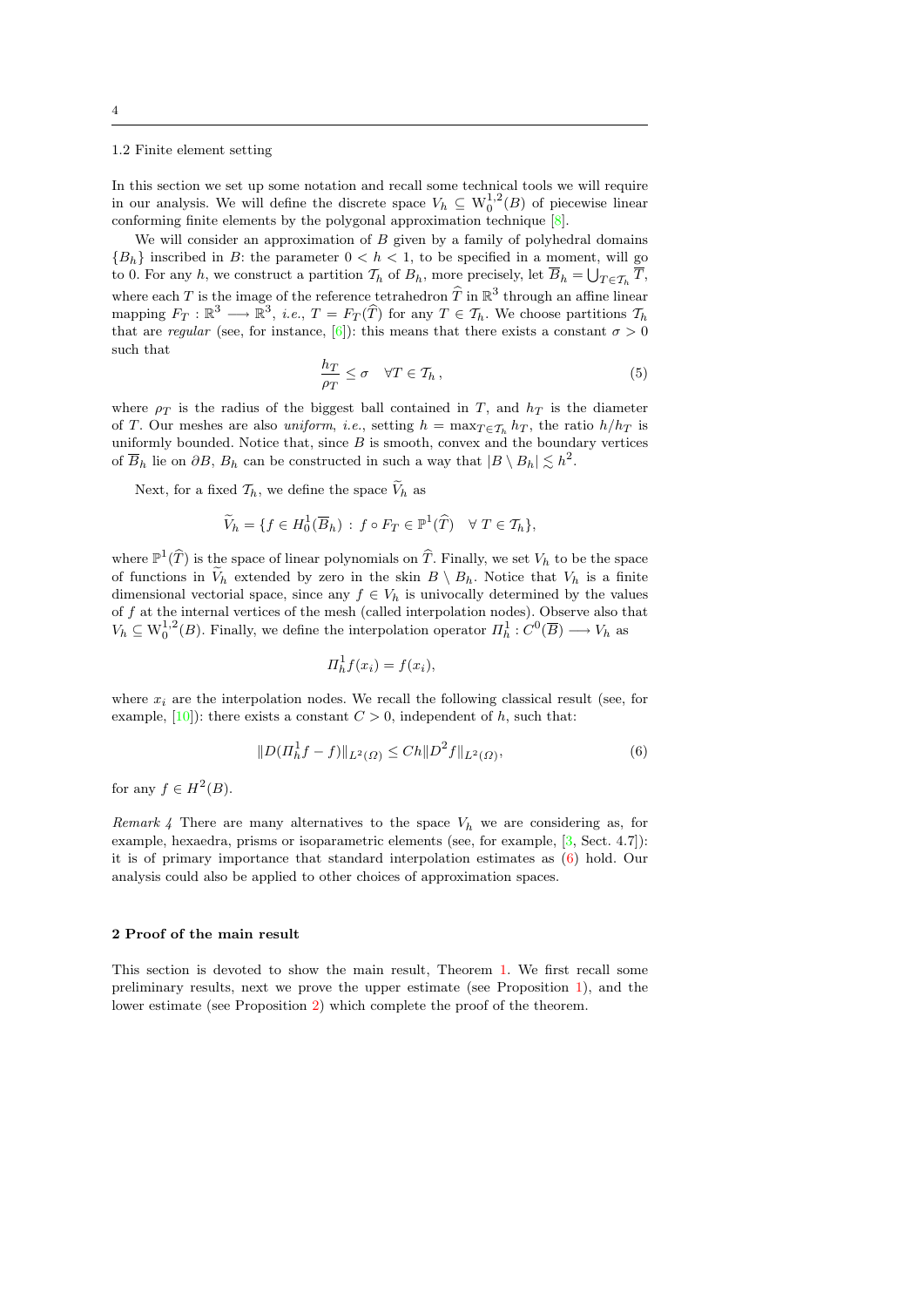# 2.1 Preliminary results

In this section we list a couple of well-known results which we will need later. We point out that they are valid for any n and any  $1 < p < n$ .

Let us start by taking any open set  $\Omega \subseteq \mathbb{R}^n$ : one may ask if there is a version of Sobolev inequality which holds also inside  $\Omega$ . This should mean that there exists a constant  $S(p, n, \Omega)$  such that

<span id="page-4-1"></span><span id="page-4-0"></span>
$$
||Df||_{L^{p}(\Omega)} \ge S(p, n, \Omega) ||f||_{L^{p^{*}}(\Omega)} \qquad \forall f \in W_{0}^{1, p}(\Omega). \tag{7}
$$

Notice that the right space is  $W_0^{1,p}(\Omega)$  instead of  $W^{1,p}(\Omega)$ , because in the latter all the constant functions show that Sobolev inequality is not true, at least when  $\Omega$  has finite measure.

**Lemma 1** Inequality [\(7\)](#page-4-1) holds true for all functions  $f \in W_0^{1,p}(\Omega)$ . Moreover, the optimal constant in the inequality is  $S(p, n, \Omega) = S(p, n)$ . Finally, the inequality is strict for any non-zero function  $f \in W_0^{1,p}(\Omega)$ , unless  $\Omega = \mathbb{R}^n$ .

*Proof* Since  $W_0^{1,p}(\Omega) \subseteq W^{1,p}(\mathbb{R}^n)$  via the extension to 0 out of  $\Omega$ , for any function  $f \in W_0^{1,p}(\Omega)$  we already know that [\(1\)](#page-0-0) holds true, so inequality [\(7\)](#page-4-1) is valid with  $S(p,n)$ which implies  $S(p, n, \Omega) \geq S(p, n)$ .

On the other hand, fix a radius  $\rho > 0$  and consider the ball  $B_{\rho}$  centered at 0 and with radius  $\rho$ . For any  $\varepsilon > 0$ , then, define the function

$$
\zeta_{\varepsilon}(x) = \frac{1}{\left(1 + \frac{1}{\varepsilon} |x|^{p'}\right)^{(n-p)/p}} - \frac{1}{\left(1 + \frac{1}{\varepsilon} \rho^{p'}\right)^{(n-p)/p}}.
$$

this is a smooth function on  $B_{\rho}$  which vanishes on the boundary, so that

$$
S(p,n,B_{\rho}) \leq \frac{\|D\zeta_{\varepsilon}\|_{L^{p}(\Omega)}}{\|\zeta_{\varepsilon}\|_{L^{p^{\star}}(\Omega)}}.
$$

Recalling now formula [\(3\)](#page-1-2) for the optimal functions on  $\mathbb{R}^n$ , it is immediate to realize that

$$
\frac{\|D\zeta_{\varepsilon}\|_{L^p(\Omega)}}{\|\zeta_{\varepsilon}\|_{L^{p^{\star}}(\Omega)}}-S(n,p)=\frac{\|D\zeta_{\varepsilon}\|_{L^p(\Omega)}}{\|\zeta_{\varepsilon}\|_{L^{p^{\star}}(\Omega)}}-\frac{\|Dg_{1,1/\varepsilon,0}\|_{L^p(\Omega)}}{\|g_{1,1/\varepsilon,0}\|_{L^{p^{\star}}(\Omega)}}\xrightarrow[\varepsilon\to 0]{}0.
$$

This implies that, for any  $\rho > 0$ , one has the equality  $S(p, n, B_\rho) = S(p, n)$ . Since the map  $S(p, n, \cdot)$  is clearly decreasing with respect to the inclusion of sets and is not effected by a translation, and since any open set contains a ball, we deduce the equality  $S(p, n, \Omega) = S(p, n)$  for all open sets  $\Omega$ .

Finally, suppose that there exists  $\Omega \subseteq \mathbb{R}^n$  and  $f \in W_0^{1,p}(\Omega)$  such that

$$
\frac{\|Df\|_{L^p(\Omega)}}{\|f\|_{L^{p^*}(\Omega)}} = S(n,p).
$$

Then, still denoting by f the extension to 0 out of  $\Omega$ , which belongs to  $W^{1,p}(\mathbb{R}^n)$ , one has

$$
\frac{\|Df\|_{L^p(\mathbb{R}^n)}}{\|f\|_{L^{p^*}(\mathbb{R}^n)}} = \frac{\|Df\|_{L^p(\Omega)}}{\|f\|_{L^{p^*}(\Omega)}} = S(n, p)
$$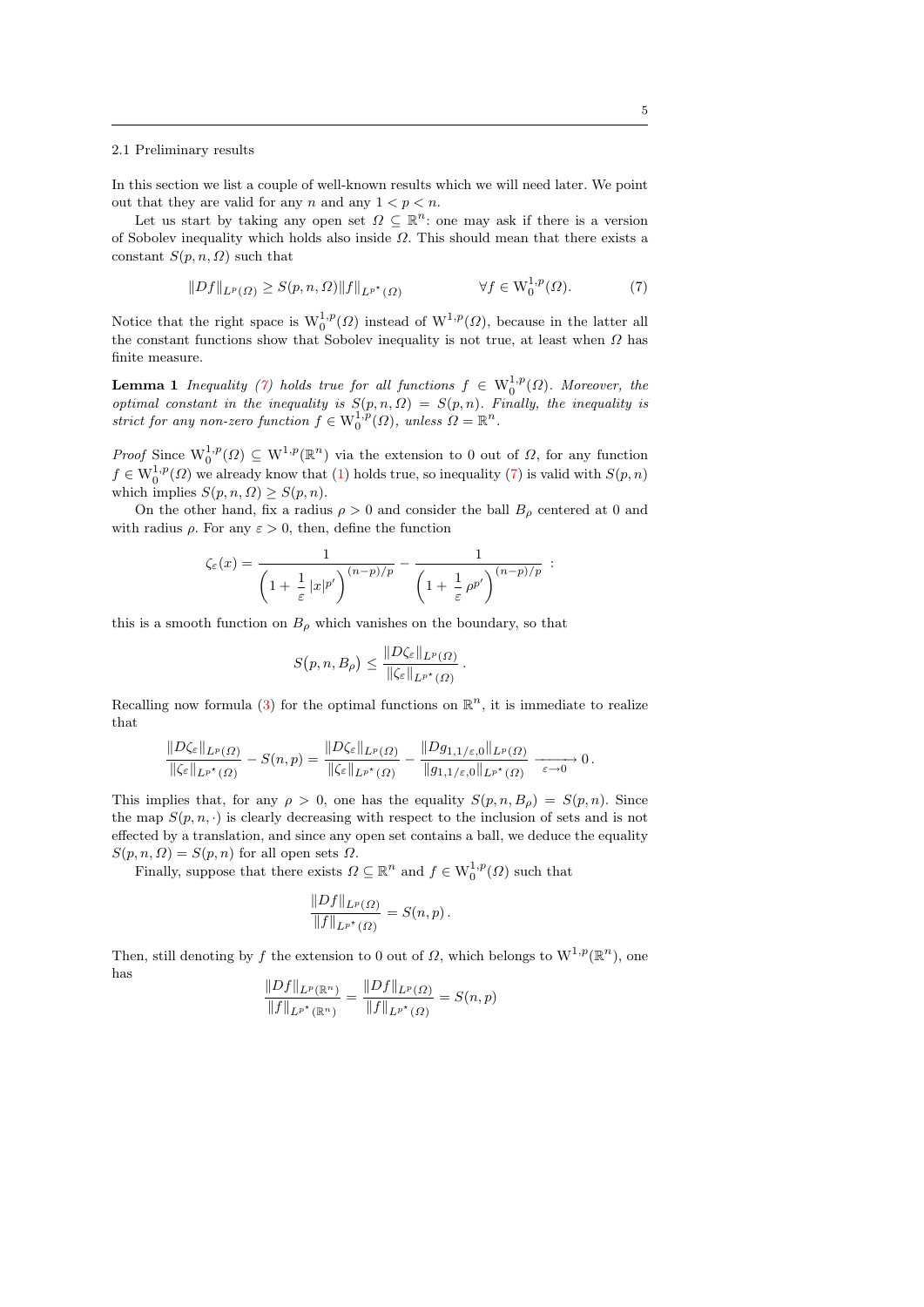hence f is optimal for the Sobolev inequality in  $\mathbb{R}^n$ . By the existence-uniqueness result of the optimizers, it must be  $f = g_{a,b,x_0}$  for some suitable a, b,  $x_0$ . And since all the optimal functions have the whole  $\mathbb{R}^n$  as support, we deduce that  $\Omega = \mathbb{R}^n$ , so for any other set the constant  $S(p, n, \Omega)$  is an infimum but not a minimum and the thesis is achieved.  $\square$ 

We give now the definition of the radial symmetrization for functions.

**Definition 1** For  $0 \leq f \in W^{1,p}(\mathbb{R}^n)$ , we define radially symmetric rearrangement of f the radially symmetric decreasing function  $f^* : \mathbb{R}^n \to \mathbb{R}^+$  such that

$$
\left| \left\{ x \in \mathbb{R}^n : f(x) > \rho \right\} \right| = \left| \left\{ x \in \mathbb{R}^n : f^*(x) > \rho \right\} \right| \qquad \forall \rho > 0.
$$

The following property of the radial symmetrization is well known (refer to [\[9\]](#page-22-8)).

<span id="page-5-2"></span>**Theorem 3 (Polya–Szegö)** For any  $0 \le f \in W^{1,p}(\mathbb{R}^n)$ , one has  $f^* \in W^{1,p}(\mathbb{R}^n)$ and

$$
||f^*||_{L^p(\mathbb{R}^n)} = ||f||_{L^p(\mathbb{R}^n)}, \qquad ||Df^*||_{L^p(\mathbb{R}^n)} \le ||Df||_{L^p(\mathbb{R}^n)}.
$$

Let us immediately notice the important consequence that Polya–Szegö Theorem has when studying the Sobolev inequality [\(1\)](#page-0-0). Assume for a moment that we are looking for an optimizer of the inequality, and assume of course that we still don't know the exact formula  $(3)$ : then, Polya–Szegö Theorem immediately suggests us to restrict our attention to radially symmetric decreasing function, which is extremely useful since it basically means to study one-dimensional decreasing functions instead of n–dimensional generic ones. Indeed, assume that f is optimal for the Sobolev inequality: then,

$$
||Df^{\star}||_{L^{p}(\mathbb{R}^{n})} \leq ||Df||_{L^{p}(\mathbb{R}^{n})} = S(p,n)||f||_{L^{p^{\star}}(\mathbb{R}^{n})} = S(p,n)||f^{\star}||_{L^{p^{\star}}(\mathbb{R}^{n})},
$$

which means that also the radially symmetric decreasing function  $f^*$  is optimal.

We conclude with a useful notation that we will use extensively in the following.

**Definition 2** Let  $p = 2$ ,  $n = 3$ . Then, for any  $a > 0$  we denote by  $T_a$  the function  $T_a = g_{a,b,x_0}$  in the sense of [\(3\)](#page-1-2), where  $x_0 \equiv 0$ , and  $b = b(a)$  is chosen so that

<span id="page-5-1"></span>
$$
||T_a||_{L^6(\mathbb{R}^3)} = 1.
$$

Notice that the above definition is correct, since  $b \mapsto ||g_{a,b,0}||_{L^6(\mathbb{R}^3)}$  is a continuous and strictly decreasing function from  $(0, +\infty)$  to itself, which tends to 0 (resp.  $+\infty$ ) when b goes to  $+\infty$  (resp. 0).

## 2.2 Upper estimate

<span id="page-5-0"></span>In this section we will show the upper estimate.

**Proposition 1** There exists a constant C such that  $S_h \leq S + Ch^{1/3}$ .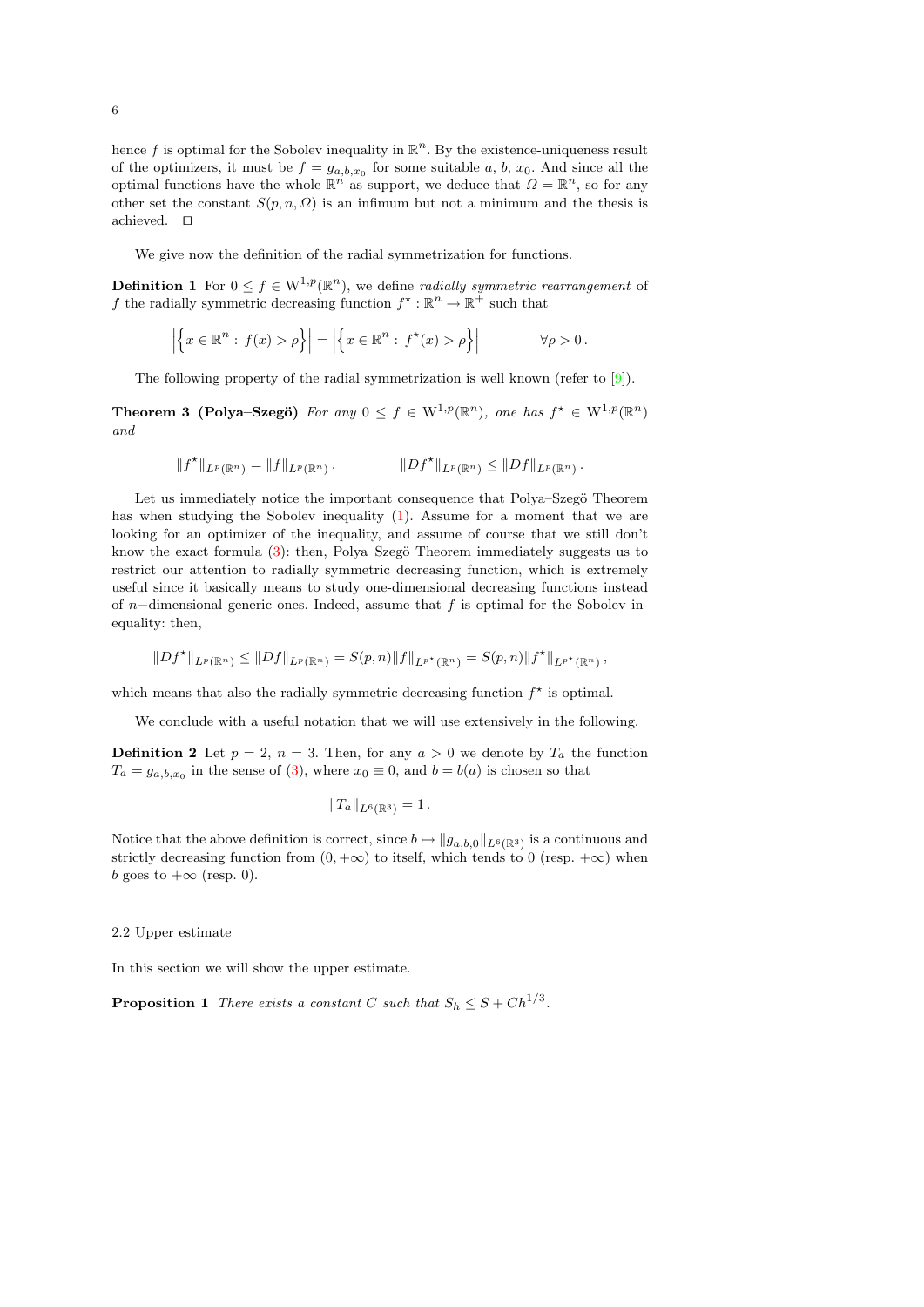Proof We divide the proof in four steps.

Step I. Setting of the main function.

Let us fix a number  $\alpha \in \mathbb{R}^+$ , to be precised later, and set

$$
a:=\frac{1}{h^{\alpha}}\,.
$$

According to Definition [2,](#page-5-1)  $b = b(a)$  is defined in such a way that

$$
1 = \|g_{a,b,0}\|_{L^6(\mathbb{R}^3)}^6 = \int_{\rho=0}^{+\infty} \frac{a^6}{(1+b\rho^2)^3} 4\pi \rho^2 d\rho
$$
  
=  $\frac{4\pi}{h^{6\alpha}} \int_{\rho=0}^{+\infty} \frac{1}{(1+b\rho^2)^3} \rho^2 d\rho = \frac{\pi^2}{4h^{6\alpha}b^{3/2}},$ 

so that we derive that

<span id="page-6-4"></span>
$$
b = \frac{1}{h^{4\alpha}} \left(\frac{\pi}{2}\right)^{4/3}.
$$
 (8)

Let us now consider the function  $\widetilde{T}_a \in W_0^{1,2}(B)$  defined as

$$
\widetilde{T}_a(x) = T_a(x) - T_a(1) \,,
$$

where, with an abuse of notation, we have denoted by  $T_a(1)$  the constant value of the (radially symmetric) function  $T_a$  on the set  $\{x \in \mathbb{R}^n : |x| = 1\}$ . An immediate calculation tells us that

<span id="page-6-0"></span>
$$
T_a(1) = \frac{a}{\sqrt{1+b}} = \frac{1}{h^{\alpha}\sqrt{1+(\pi/2)^{4/3}h^{-4\alpha}}} = \left(\frac{2}{\pi}\right)^{2/3}h^{\alpha} + O(h^{5\alpha})\tag{9}
$$

for  $h \searrow 0$ . We will show our bound on  $S_h$  by making use of the function  $\Pi_h^1 \tilde{T}_a$ , which course belongs to  $V_h$  by definition. Indeed, one has that

<span id="page-6-3"></span>
$$
S_h \le \frac{\|D\Pi_h^1(\widetilde{T}_a)\|_{L^2(B)}}{\|\Pi_h^1(\widetilde{T}_a)\|_{L^6(B)}}.
$$
\n(10)

In view of the interpolation estimate  $(6)$ , it is clear that we need an upper bound for  $||D^2 \widetilde{T}_a||_{L^2(B)}$ , an upper bound for  $||D\widetilde{T}_a||_{L^2(B)}$ , and a lower bound for  $||\widetilde{T}_a||_{L^6(B)}$ . The first one will be obtained in Step III, while for the second one it is enough to notice that

<span id="page-6-2"></span>
$$
||D\widetilde{T}_a||_{L^2(B)} = ||DT_a||_{L^2(B)} \le ||DT_a||_{L^2(\mathbb{R}^3)} = S. \tag{11}
$$

Finally, for the lower bound for  $||T_a||_{L^6(B)}$ , we will use the fact that, since  $||T_a||_{L^6(B)} \le$  $||T_a||_{L^6(\mathbb{R}^3)} = 1$ , one has

<span id="page-6-1"></span>
$$
\|\widetilde{T}_a\|_{L^6(B)}^6 \ge 1 - K_1 - K_2, \qquad (12)
$$

having defined

$$
K_1 := \|T_a\|_{L^6(\mathbb{R}^3 \setminus B)}^6, \qquad K_2 := 1 - \frac{\|\widetilde{T}_a\|_{L^6(B)}^6}{\|T_a\|_{L^6(B)}^6}.
$$

In Step II we will estimate  $\|\widetilde{T}_a\|_{L^6(B)}$  by giving bounds to  $K_1$  and  $K_2$ .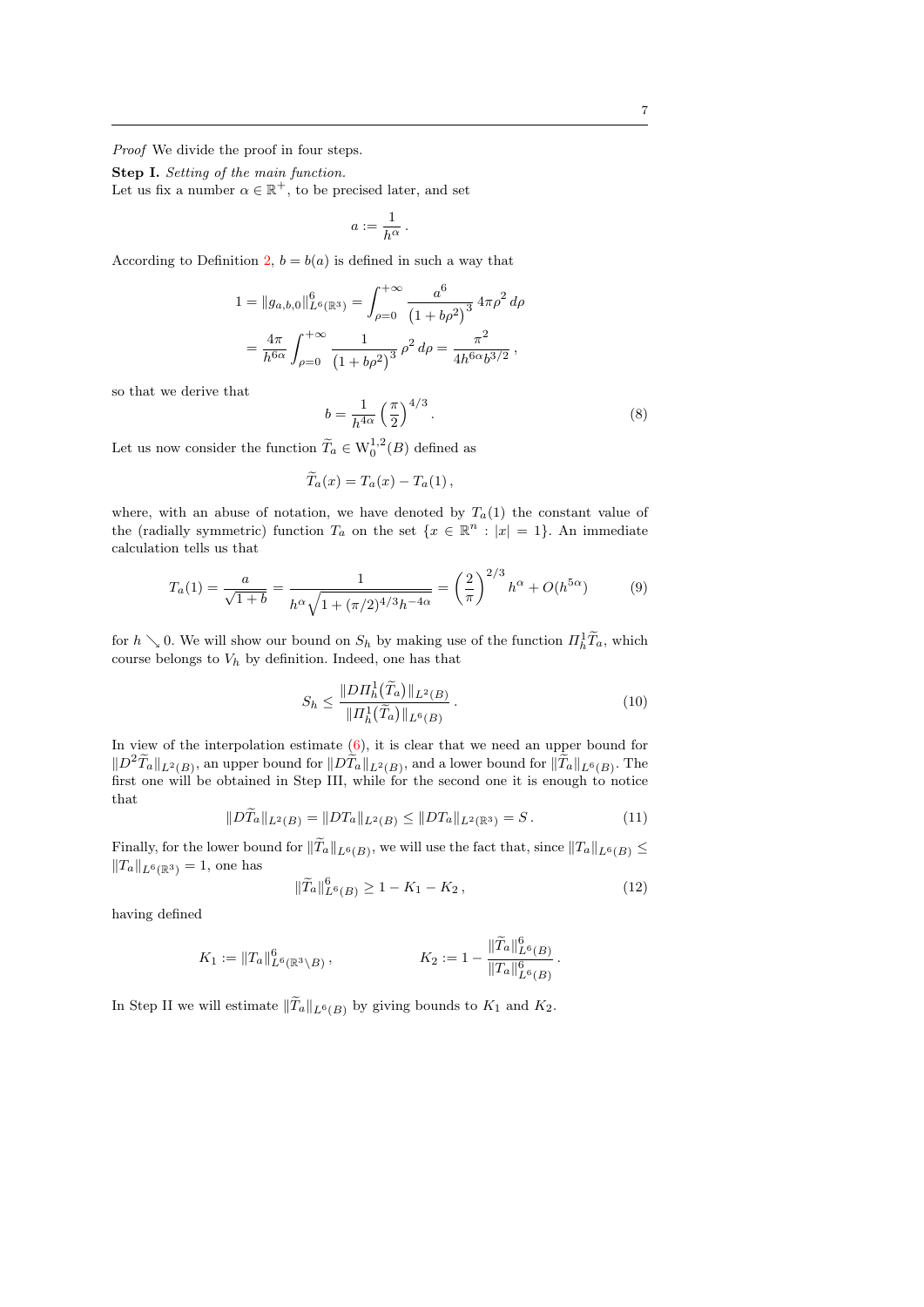**Step II.** Estimate on  $||T_a||_{L^6(B)}$ . In the set  $\{|x| \geq 1\}$  one has

$$
T_a(x) = \frac{a}{\sqrt{1+b|x|^2}} = h^{\alpha} \left(\frac{2}{\pi}\right)^{2/3} \frac{1}{|x|} \left(1 + O(h^{4\alpha})\right).
$$

<span id="page-7-0"></span>Hence, one has

$$
K_1 = ||T_a||_{L^6(\mathbb{R}^3 \setminus B)}^6 = \left(1 + O(h^{4\alpha})\right) \int_{\mathbb{R}^3 \setminus B} h^{6\alpha} \left(\frac{2}{\pi}\right)^4 \frac{1}{|x|^6} dx
$$
  
=  $\frac{2^6}{3\pi^3} h^{6\alpha} + O(h^{10\alpha}).$  (13)

Thus, we obtained the estimate for  $K_1$ .

Concerning  $K_2$ , it is convenient to divide the unit ball B in the internal ball  $B<sub>I</sub>$  =  ${x \in B : T_a(x) \ge 1}$  and the external part  $B_E = B \setminus B_I$ , and treating the two regions in a different way. Let us start taking  $x \in B_E$ : then, being  $T_a(x) \leq 1$ , one has

$$
\widetilde{T}_a(x)^6 = \left(T_a(x) - T_a(1)\right)^6 = T_a(x)^6 \left(1 - \frac{T_a(1)}{T_a(x)}\right)^6 \ge T_a(x)^6 \left(1 - 6\frac{T_a(1)}{T_a(x)}\right)
$$

$$
= T_a(x)^6 - 6T_a(1)T_a(x)^5 \ge T_a(x)^6 - 6T_a(1),
$$

<span id="page-7-1"></span>from which we deduce

$$
||T_a||_{L^6(B_E)}^6 - ||\widetilde{T}_a||_{L^6(B_E)}^6 = \int_{B_E} T_a(x)^6 - \widetilde{T}_a(x)^6 dx
$$
  

$$
\leq 8\pi \left(\frac{2}{\pi}\right)^{2/3} h^{\alpha} + O(h^{5\alpha}), \tag{14}
$$

recalling [\(9\)](#page-6-0). On the other hand, if  $x \in B_I$ ,  $T_a(x) \geq 1$  and we have

$$
\widetilde{T}_a(x)^6 = \left(T_a(x) - T_a(1)\right)^6 = T_a(x)^6 \left(1 - \frac{T_a(1)}{T_a(x)}\right)^6 \ge T_a(x)^6 \left(1 - 6\frac{T_a(1)}{T_a(x)}\right)
$$
\n
$$
\ge T_a(x)^6 \left(1 - 6T_a(1)\right),
$$

<span id="page-7-2"></span>which gives

$$
||T_a||_{L^6(B_I)}^6 - ||\widetilde{T}_a||_{L^6(B_I)}^6 = \int_{B_I} T_a(x)^6 - \widetilde{T}_a(x)^6 dx
$$
  
\n
$$
\leq 6T_a(1) \int_{B_I} T_a(x)^6 dx
$$
  
\n
$$
\leq 6 ||T_a||_{L^6(B)}^6 \left(\frac{2}{\pi}\right)^{2/3} h^{\alpha} + O(h^{5\alpha}),
$$
\n(15)

again recalling [\(9\)](#page-6-0). Moreover, notice that by [\(13\)](#page-7-0) it is

<span id="page-7-3"></span>
$$
||T_a||_{L^6(B)}^6 = 1 - ||T_a||_{L^6(\mathbb{R}^3 \setminus B)}^6 = 1 - \frac{h^{6\alpha}2^6}{3\pi^3} + O(h^{10\alpha}) = 1 + O(h^{6\alpha}). \tag{16}
$$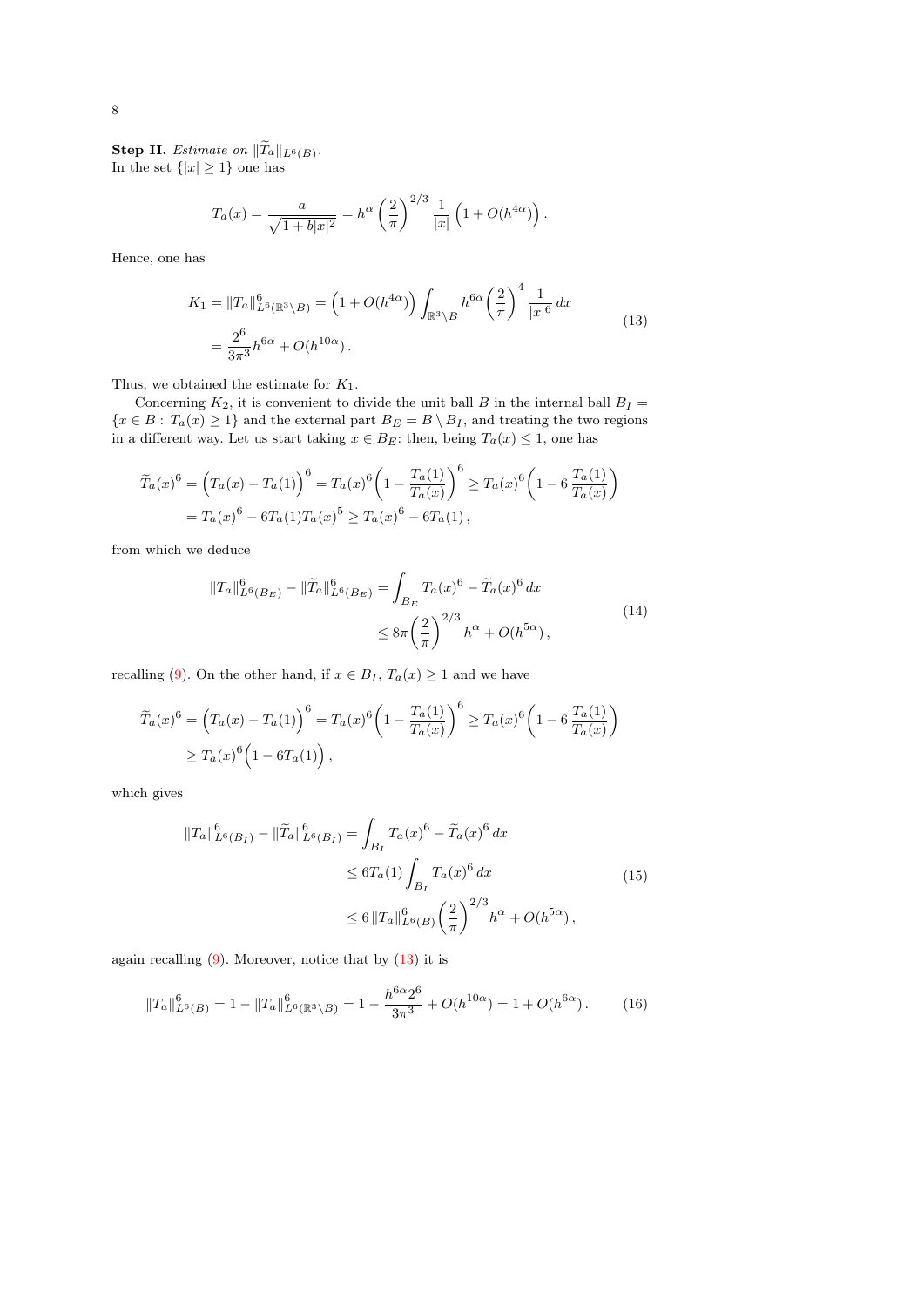<span id="page-8-0"></span>
$$
K_2 = 1 - \frac{\|\widetilde{T}_a\|_{L^6(B)}^6}{\|T_a\|_{L^6(B)}^6} = \frac{\|T_a\|_{L^6(B_E)}^6 - \|\widetilde{T}_a\|_{L^6(B_E)}^6 + \|T_a\|_{L^6(B_I)}^6 - \|\widetilde{T}_a\|_{L^6(B_I)}^6}{\|T_a\|_{L^6(B)}^6} \n\leq 8\pi \left(\frac{2}{\pi}\right)^{2/3} h^{\alpha} + 6 \|T_a\|_{L^6(B)}^6 \left(\frac{2}{\pi}\right)^{2/3} h^{\alpha} + O(h^{5\alpha}) \n= (8\pi + 6) \left(\frac{2}{\pi}\right)^{2/3} h^{\alpha} + O(h^{5\alpha}).
$$
\n(17)

Recalling  $(12)$ , from  $(13)$  and  $(17)$ , we finally obtain

<span id="page-8-2"></span>
$$
\|\widetilde{T}_a\|_{L^6(B)}^6 \ge 1 - (8\pi + 6) \left(\frac{2}{\pi}\right)^{2/3} h^{\alpha} + O(h^{5\alpha}). \tag{18}
$$

Step III. Estimate on  $||D^2 \widetilde{T}_a||_{L^2(B)}$ .

To estimate the semi-norm  $\|D\widetilde{T}_a\|_{L^2(B)}$  we start noticing that, since

$$
T_a(x) = \frac{a}{\sqrt{1+b|x|^2}} =: \varphi(|x|),
$$

one has

$$
DT_a(x) = \varphi'(|x|) \frac{x}{|x|} = -\frac{ab|x|}{(1+b|x|^2)^{3/2}} \frac{x}{|x|},
$$

and

$$
D_{ij}^{2}T_a(x) = \varphi''(|x|) \frac{x_i x_j}{|x|^2} + \varphi'(|x|) \frac{|x|^2 \delta_{ij} - x_i x_j}{|x|^3}.
$$

Therefore,

<span id="page-8-1"></span>
$$
||D^{2}\tilde{T}_{a}||_{L^{2}(B)}^{2} = ||D^{2}T_{a}||_{L^{2}(B)} = \int_{B} |D^{2}T_{a}(x)|^{2} dx \approx \int_{B} \varphi''(|x|)^{2} + \frac{\varphi'(|x|)^{2}}{|x|^{2}} dx
$$

$$
\approx a^{2}b^{2} \int_{B} \frac{1}{(1+b|x|^{2})^{3}} dx = a^{2}b^{2} \int_{t=0}^{1} \frac{4\pi t^{2}}{(1+bt^{2})^{3}} dt \approx a^{2}\sqrt{b}
$$
(19)
$$
\approx \frac{1}{h^{4\alpha}}.
$$

Step IV. Conclusion.

<span id="page-8-3"></span>We can now conclude: by  $(6)$  and  $(19)$  we get

$$
\|DH_h^1(\tilde{T}_a) - D\tilde{T}_a\|_{L^2(B)} = |H_h^1(\tilde{T}_a) - \tilde{T}_a|_1 \le Ch \|D^2 \tilde{T}_a\|_{L^2(B)}
$$
  

$$
\le Ch^{1-2\alpha}.
$$
 (20)

Since the space  $V_h$  is contained in  $\text{W}_0^{1,2}(B)$ , by Sobolev embeddings we also have that

<span id="page-8-4"></span>
$$
||\Pi_h^1(\widetilde{T}_a) - \widetilde{T}_a||_{L^6(B)} \le C|\Pi_h^1(\widetilde{T}_a) - \widetilde{T}_a|_{2,B} \le Ch^{1-2\alpha}.
$$
 (21)

Finally, putting together the estimates  $(11)$ ,  $(18)$ ,  $(20)$  and  $(21)$ , and using  $(10)$ , we immediately get

$$
S_h \leq S + Ch^{1-2\alpha} + Ch^{\alpha}.
$$

We then derive that the best choice for  $\alpha$  is  $\alpha = 1/3$ , which leads to the thesis.  $\Box$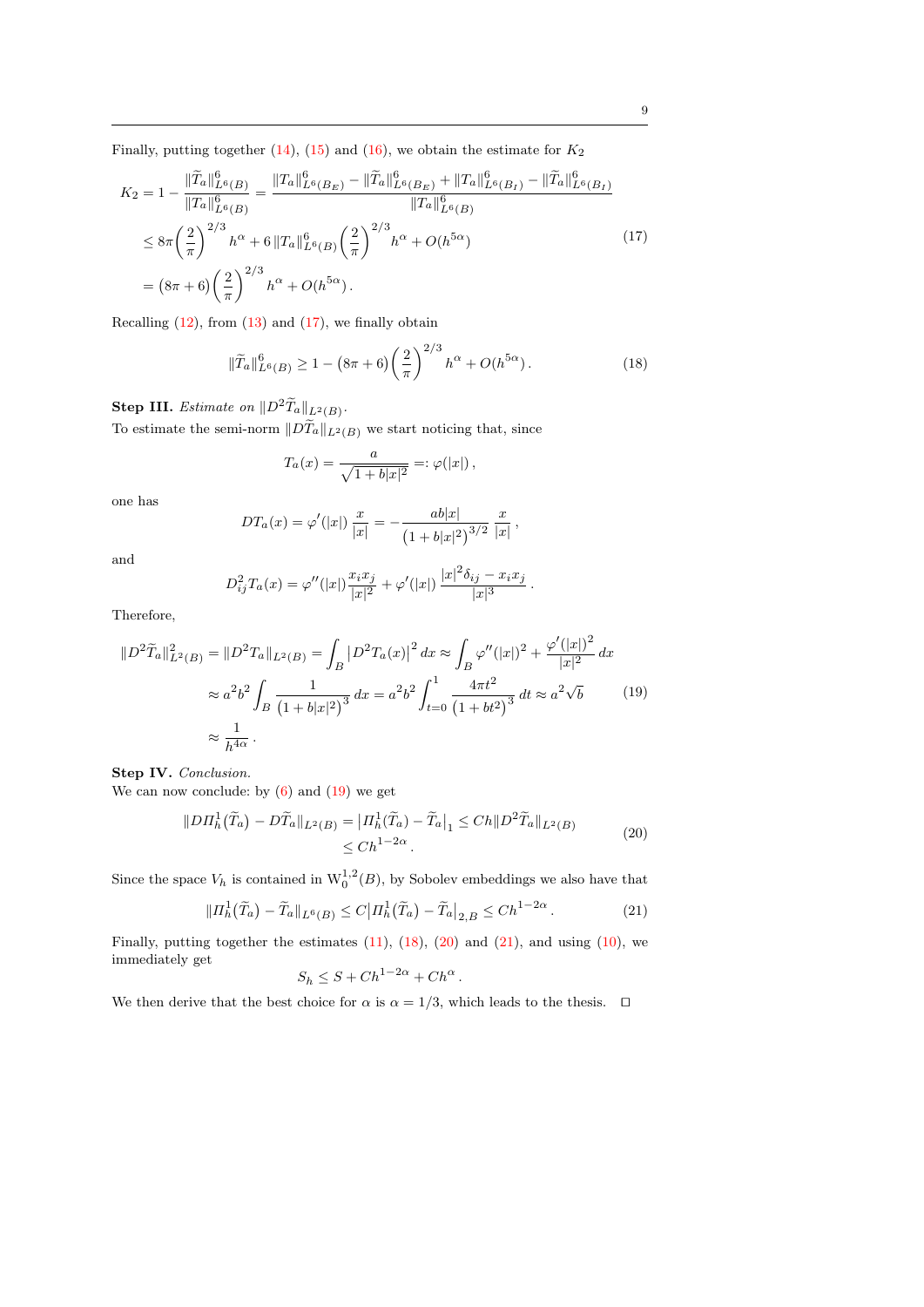<span id="page-9-1"></span>2.3 Lower estimate

<span id="page-9-0"></span>In this section we will show the lower estimate.

**Proposition 2** There exist two positive constants C and  $\gamma$  such that

$$
S_h \geq S + \frac{1}{C} \, h^{\gamma} \, .
$$

Proof We recall that

$$
S_h = \inf_{f \in V_h} \frac{\|Df\|_{L^2(B)}}{\|f\|_{L^6(B)}},
$$

so that, since  $V<sub>h</sub>$  is a finite dimension space and the ratio is an invariant if we multiply f by a constant, the infimum is realized by some function  $f_h \in V_h$  with  $||f_h||_{L^6(B)} = 1$ : that is,

$$
S_h = \frac{\|Df_h\|_{L^2(B)}}{\|f_h\|_{L^6(B)}} = \|Df_h\|_{L^2(B)}.
$$

For simplicity, let us still denote by  $f_h$  its extension by 0 on  $\mathbb{R}^n \setminus B$ , which belongs to  $W^{1,2}(\mathbb{R}^n)$ . By applying the quantitative Sobolev inequality (Theorem [2\)](#page-2-0) to the function  $f_h$ , we deduce the existence of an optimal function  $G = g_{a,b,x_0}$  such that

$$
||G||_{L^{6}(\mathbb{R}^{3})} = ||f_{h}||_{L^{6}(\mathbb{R}^{3})} = ||f_{h}||_{L^{6}(B)} = 1,
$$

and

<span id="page-9-2"></span>
$$
||f_h - G||_{L^6(\mathbb{R}^3)} = \lambda(f_h) \le C\delta(f_h)^\beta = C(S_h - S)^\beta.
$$
\n(22)

Then, to get a lower estimate for  $S_h$ , we will try to estimate from below the term  $||f_h - G||_{L^6(\mathbb{R}^3)}$ . It will be useful, in analogy with Proposition [1,](#page-5-0) to define  $\alpha = \alpha(h)$  so that  $a = 1/h^{\alpha'}$  (recall that a, b and  $x_0$  are fixed since  $G = g_{a,b,x_0}$ ). We fix now  $\varepsilon > 0$ and we divide two cases, namely whether  $\alpha$  is bigger or smaller than  $1 + \varepsilon$ .

**Case I.** If  $\alpha \leq 1 + \varepsilon$ .

In this case, keep in mind the estimate  $(13)$  from Proposition [1,](#page-5-0) since in that construction we had by definition  $x_0 = 0$ , the estimate tells us that

$$
||G||_{L^6(\mathbb{R}^3 \setminus B_0)} \geq \frac{1}{C} h^{\alpha},
$$

where  $B_0 = \{x \in \mathbb{R}^3 : |x - x_0| \leq 1\}$ . Moreover, being G a radially symmetric decreasing function, one clearly has

$$
||f_h - G||_{L^6(\mathbb{R}^3)} \ge ||f_h - G||_{L^6(\mathbb{R}^3 \setminus B)} = ||G||_{L^6(\mathbb{R}^3 \setminus B)}
$$
  
\n
$$
\ge ||G||_{L^6(\mathbb{R}^3 \setminus B_0)} \ge \frac{1}{C} h^{\alpha} \ge \frac{1}{C} h^{1+\varepsilon}.
$$
\n(23)

<span id="page-9-3"></span>Notice that to get this estimate we did not really use the assumption  $\alpha \leq 1 + \varepsilon$ , except of course in the last inequality: the estimate  $||f_h - G||_{L^6} \geq h^{\alpha}/C$  is true for any value of  $\alpha$ , but it is interesting for our purpose only if  $\alpha$  is big enough.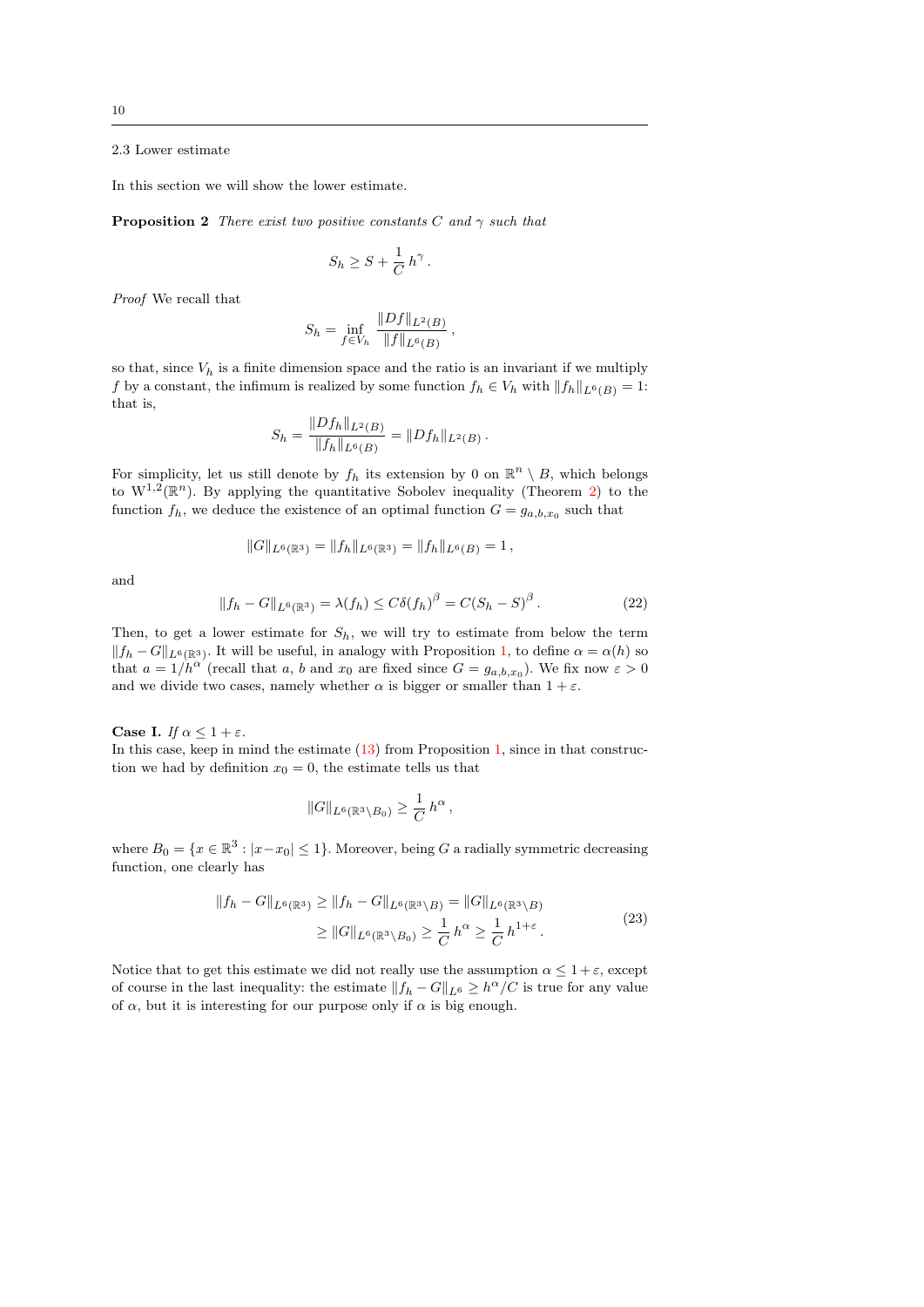# Case II. If  $\alpha \geq 1 + \varepsilon$ .

In this second case we start noticing that, being  $||G||_{L^6(\mathbb{R}^3)} = 1$ , formula [\(8\)](#page-6-4) still holds for b. Moreover, since we already know that  $S_h - S \searrow 0$ , then by [\(22\)](#page-9-2)

$$
1 \gg C (S_h - S)^{\beta} \ge ||f_h - G||_{L^6(\mathbb{R}^3)} \ge ||f_h - G||_{L^6(B)}
$$
  
 
$$
\ge ||f_h||_{L^6(B)} - ||G||_{L^6(B)} = ||G||_{L^6(\mathbb{R}^3 \setminus B)}.
$$

This immediately implies that  $x_0 \in B$ . Let then  $T^* \in \mathcal{T}_h$  be the tetrahedron containing  $x_0$ , and let  $\tilde{h}$  be defined so that, splitting  $T^*$  into the two parts  $T_1$  and  $T_2$  given by

$$
T_1 := T^* \cap \{x \in \mathbb{R}^3 : |x - x_0| \le \tilde{h}\}, \qquad T_2 := T^* \setminus T_1,
$$

one has

$$
|T_1| = |T_2| = \frac{|T^*|}{2}.
$$

Since the mesh is *regular* and *uniform* (cf. Section [1.2\)](#page-3-1), and  $x_0 \in T^*$ , it is

$$
h\geq \tilde{h}\geq \frac{1}{C}\,h_{T^*}\geq \frac{1}{C}\,h\,.
$$

Notice now that, by the formula [\(3\)](#page-1-2) for G, for any x such that  $|x - x_0| \geq \tilde{h}$  one has, again using [\(8\)](#page-6-4),

<span id="page-10-0"></span>
$$
G(x) \le \frac{a}{\sqrt{1 + b\tilde{h}^2}} \approx h^{\alpha - 1} \ll 1,
$$
\n(24)

since in the present case  $\alpha \geq 1 + \varepsilon$ . We now use again the estimate [\(13\)](#page-7-0), which tells us that

$$
||G||_{L^6(\mathbb{R}^3 \setminus B_0)} \le Ch^{\alpha}.
$$

Moreover, writing  $\widetilde{B} = \{x : \widetilde{h} \le |x - x_0| \le 1\}$ , one has also

$$
||G||_{L^{6}(\widetilde{B})} \leq ||G||_{L^{\infty}(\widetilde{B})}|\widetilde{B}|^{1/6} \leq Ch^{\alpha-1} \leq Ch^{\varepsilon},
$$

thanks to [\(24\)](#page-10-0). Summarizing, the assumption  $\alpha \geq 1+\varepsilon$  leads us to deduce that, defining  $\mathcal{B}_h = \{x : |x - x_0| \leq \tilde{h}\},\$ 

$$
||G||_{L^{6}(\mathcal{B}_{h})} = \sqrt[6]{1 - ||G||^{6}_{L^{6}(\mathbb{R}^{3} \setminus B_{0})} - ||G||^{6}_{L^{6}(\widetilde{B})}} \approx 1.
$$

Since the mesh is regular, this implies the existence of a positive constant  $C^*$ , depending only on the shape regularity constant of the mesh, such that

<span id="page-10-1"></span>
$$
||G||_{L^{6}(T_1)} \geq C^*.
$$
\n(25)

On the other hand, it is of course

<span id="page-10-2"></span>
$$
||G||_{L^{6}(T_2)} \leq ||G||_{L^{6}(\mathbb{R}^3 \setminus \mathcal{B}_h)} \ll 1. \tag{26}
$$

Notice now that, by an easy geometrical argument, there exists a geometric constant  $\widetilde{C}$ , depending only on the mesh, such that for any function  $v \in V_h$  one has

<span id="page-10-3"></span>
$$
\frac{1}{\tilde{C}}\|v\|_{L^{6}(T_1)} \le \|v\|_{L^{6}(T_2)} \le \tilde{C}\|v\|_{L^{6}(T_1)}.
$$
\n(27)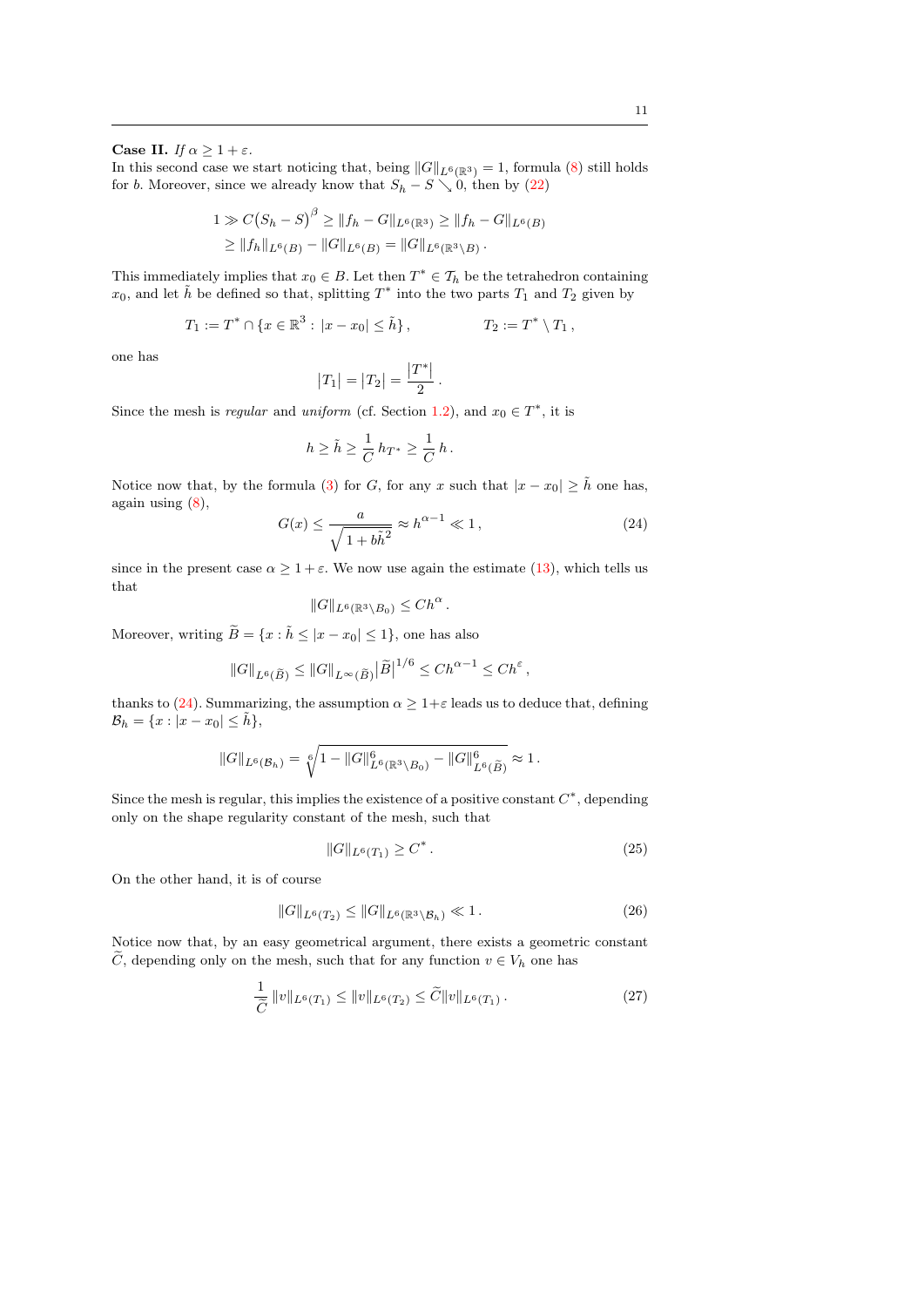$|| f_h - G ||_{L^6(\mathbb{R}^3)}$ . Indeed,

$$
||f_h - G||_{L^6(\mathbb{R}^3)}^6 \ge ||f_h - G||_{L^6(T_1)}^6 + ||f_h - G||_{L^6(T_2)}^6 :
$$

then, if

$$
||f_h||_{L^6(T_1)} \leq \frac{C^*}{2}
$$

,

we have

$$
||f_h - G||_{L^6(\mathbb{R}^3)}^6 \ge ||f_h - G||_{L^6(T_1)}^6 \ge \left(\frac{C^*}{2}\right)^6.
$$

On the other hand, if

$$
_{\rm then}
$$

$$
||f_h||_{L^6(T_1)} \ge \frac{C^*}{2},
$$

$$
||f_h - G||_{L^6(\mathbb{R}^3)}^6 \ge ||f_h - G||_{L^6(T_2)}^6 \ge ||f_h||_{L^6(T_2)} - ||G||_{L^6(T_2)}||^6 \ge \left(\frac{C^*}{3\tilde{C}}\right)^6
$$

for  $h \ll 1$ . We can then conclude by saying that, in the case  $\alpha \geq 1 + \varepsilon$ , there is a constant  $\widehat{C}$  so that

<span id="page-11-0"></span>
$$
||f_h - G||_{L^6(\mathbb{R}^3)} \ge \widehat{C}
$$
\n<sup>(28)</sup>

for  $h \ll 1$ . Notice that the constant  $\widehat{C}$ , which is formally given by

$$
\widehat{C} = \min \left\{ \left( \frac{C^*}{2} \right)^6, \left( \frac{C^*}{3\widetilde{C}} \right)^6 \right\},\
$$

does not depend on  $\varepsilon$ . What depends on  $\varepsilon$  is how small h needs to be in order the estimate [\(28\)](#page-11-0) to hold true.

We can finally conclude the proof. By  $(23)$  and  $(28)$  we know that, in any case, if  $h \ll 1$  then

$$
||f_h - G||_{L^6(\mathbb{R}^3)} \ge \frac{1}{C} h^{1+\varepsilon} :
$$

by  $(22)$ , then, we have

$$
S_h-S\geq \frac{1}{C}\,h^{(1+\varepsilon)/\beta}
$$

.

Thus, recalling formula [\(4\)](#page-2-1) for  $\beta$ , the thesis is obtained for any

$$
\gamma > \frac{1}{\beta} = \frac{2 \cdot 26^2}{3} \, .
$$

Notice that, if  $\gamma \setminus 1/\beta$ , then the corresponding C goes to  $+\infty$ .  $\Box$ 

## 3 Dimensional reduction

Since a numerical estimate for a three-dimensional problem would be extremely slow and fairly accurate, in this section we show how to reduce our original problem to a one-dimensional one, which is meaningful since, how we already observed, the problem of finding extremals for Sobolev inequality is basically one dimensional. To do so, we will construct a suitable sequence of "spherical meshes" of the unit ball in  $\mathbb{R}^3$ .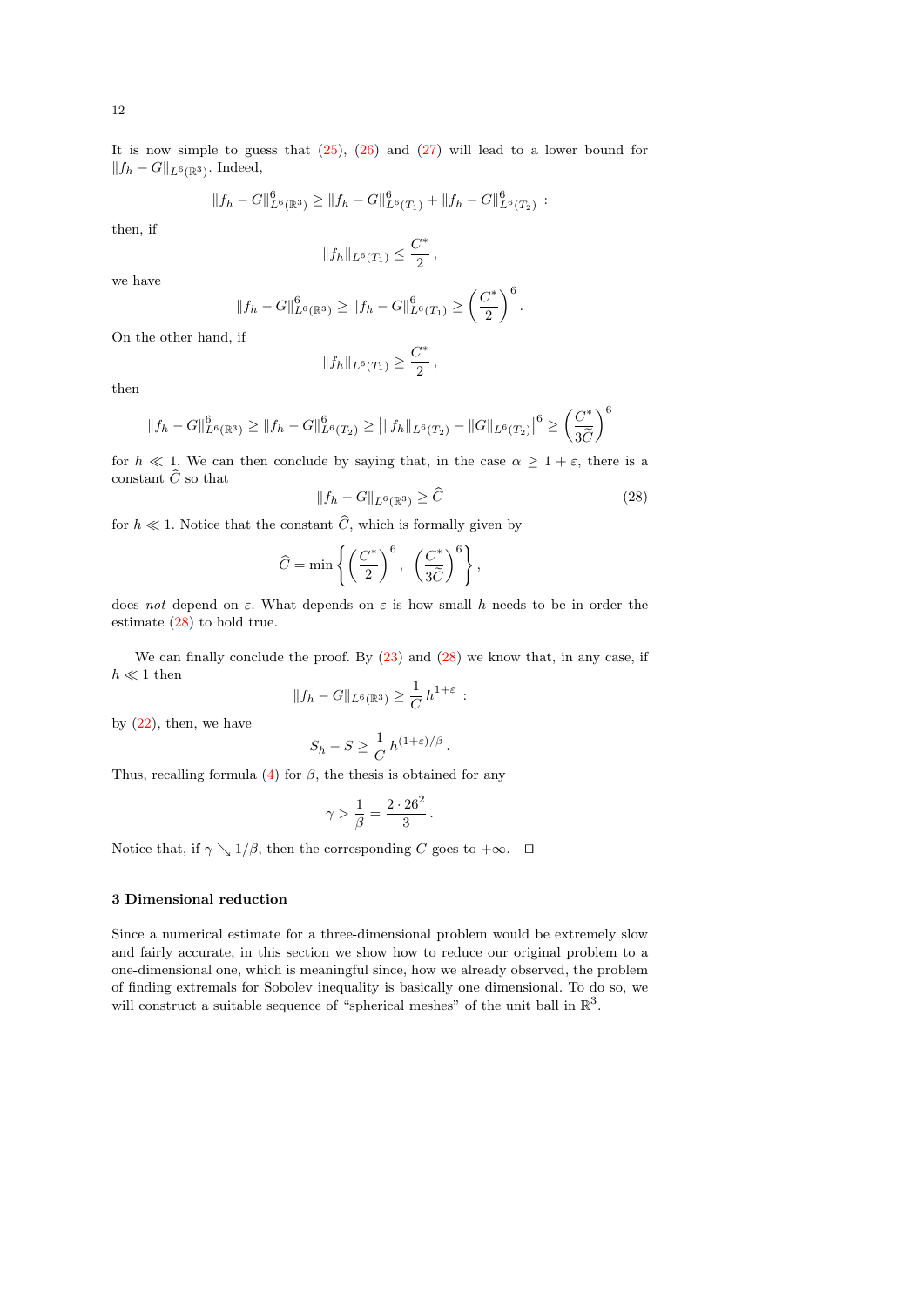## 3.1 Construction of spherical meshes

We now describe how to construct a sequence of "spherical meshes"  $\mathcal{T}_{h_k}, k \in \mathbb{N}$ , which will be made by "spherical tetrahedra". We consider the usual transformation  $\Sigma: \mathbb{R}^3_{\rho,\theta,\varphi} \longrightarrow \mathbb{R}^3_{x,y,z}$  from spherical to Cartesian coordinates given by

<span id="page-12-0"></span>
$$
\Sigma \begin{pmatrix} \rho \\ \theta \\ \varphi \end{pmatrix} := \begin{pmatrix} \rho \cos(\theta) \sin(\varphi) \\ \rho \sin(\theta) \sin(\varphi) \\ \rho \cos(\varphi) \end{pmatrix},
$$

with  $\rho \in \mathbb{R}^+$ ,  $\theta \in [0, 2\pi)$  and  $\varphi = [0, \pi)$ . The *spherical tetrahedron* of vertices  $A, B, C, D$ is the image under  $\Sigma$  of the standard "straight" tetrahedron having vertices  $A' =$  $\Sigma^{-1}(A)$ ,  $B' = \Sigma^{-1}(B)$ ,  $C' = \Sigma^{-1}(C)$ ,  $D' = \Sigma^{-1}(D)$  (see Figure [1\)](#page-12-0). To obtain



Fig. 1 Sample of a *straight* and a *spherical* tetrahedron.

the spherical mesh  $\mathcal{T}_{h_k}$ , we will construct a standard mesh  $\mathcal{T}_{h_k}$  made of "straight" tetrahedra; then, replacing each tetrahedron in  $\mathcal{T}_{h_k}$  by the spherical tetrahedron with the same vertices, we get  $\mathcal{T}_{h_k}$ .

The meshes  $\mathcal{T}_{h_k}$ , which are shown in Figure [2](#page-13-0) for  $k = 1, \ldots, 6$ , will be defined as follows.

- 1. We identify a finite number of concentric spheres in the ball B: in particular, at step k, we will consider all the spheres with radii  $\ell/k$ ,  $\ell = 1, \ldots, k$ ;
- 2. each sphere is approximated by a suitable triangular grid having all the vertices on the sphere:
- 3. the straight tetrahedra are obtained by suitably connecting the vertices of consecutive layers.

Let us now show how to generate a sequence  $\{\mathcal{E}_{\ell}\}_{\ell \in \mathbb{N}}$  of shape regular and uniform triangulations approximating a given sphere  $\partial B_{\rho}$  centered in the origin and with radius  $\rho$ . Our approach is similar to the one considered in [\[1\]](#page-22-9) with some modifications due to the fact that at the end we are interested in constructing a three-dimensional mesh for the unit ball. Let  $R = {\rho} \times [0, 2\pi) \times [0, \pi]$  be the parameter domain in the  $(\rho, \theta, \varphi)$ coordinates. We consider triangulations of  $R$  as the ones depicted in Figure [3](#page-14-0) for  $\ell = 1, 2, 3, 4$ ; for  $\ell > 4$  the corresponding refinements are obtained analogously. Notice that the following properties hold: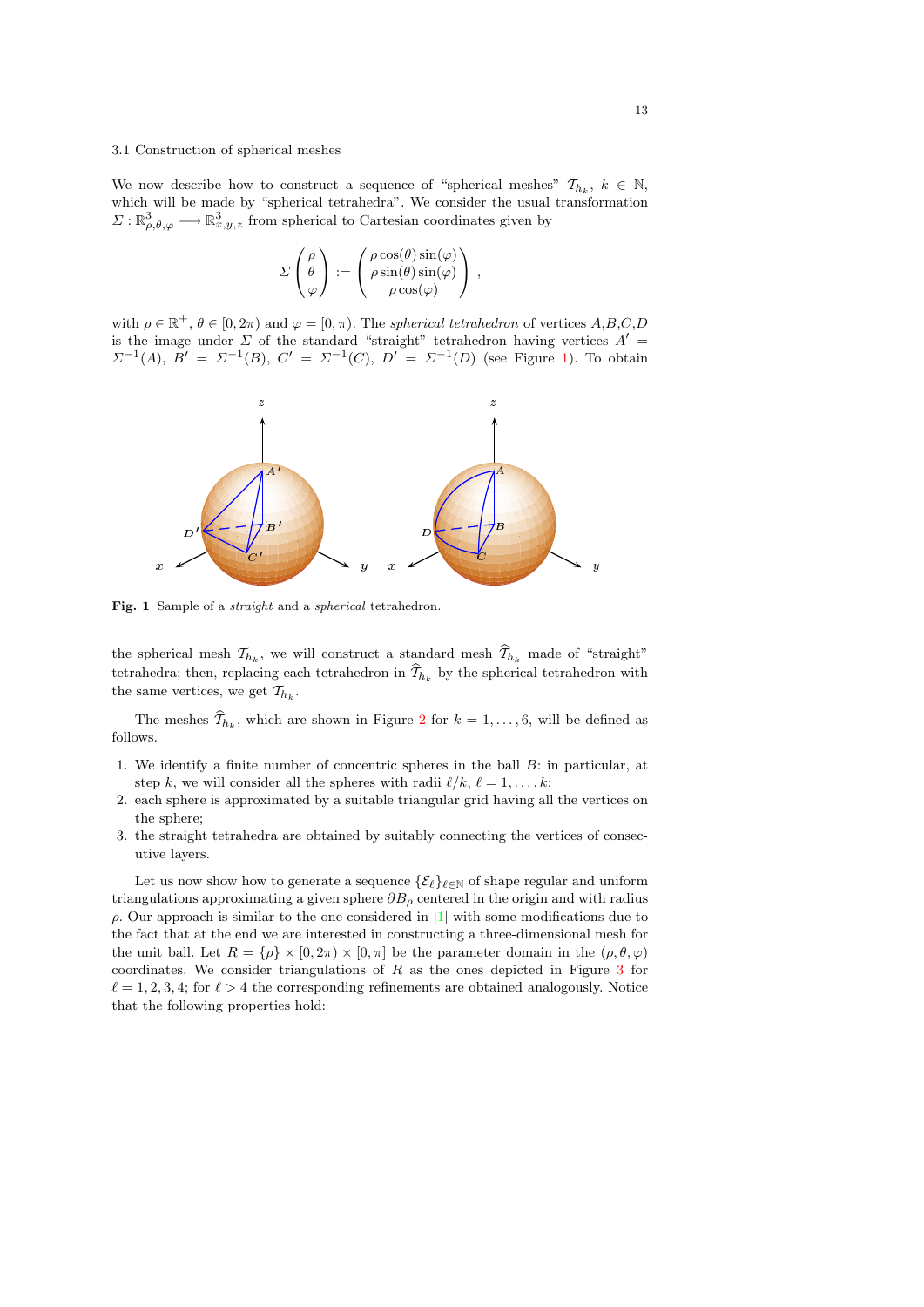<span id="page-13-3"></span><span id="page-13-2"></span><span id="page-13-1"></span>

<span id="page-13-4"></span><span id="page-13-0"></span>(e)  $\widehat{\mathcal{T}}_{h_5}$ 

**Fig. 2** Sample of straight triangulations  $\mathcal{T}_{h_k}$ ,  $k = 1, ..., 6$ .

- i) all the elements are triangular and have one edge parallel to the  $\theta$ -axis, except for pole elements (*i.e.*, the elements of the grid containing points with  $\varphi$  equal to 0 or  $\pi$ ) which are rectangular;
- ii) at each pole there are six rectangles.

The searched grid which approximates  $\partial B_{\rho}$  is then obtained as the triangular grid whose vertices are the image through  $\Sigma$  of the vertices of  $\mathcal{E}_\ell$  with the same connectivity matrix. Notice that this grid is made only by triangles because, when passing from spherical to cartesian coordinates, the rectangles near the poles become triangles.

Once we have constructed the sequence  $\mathcal{E}_{\ell}$  of two-dimensional triangulations approximating  $\partial B_{\rho}$ , the corresponding three-dimensional mesh is obtain as follows: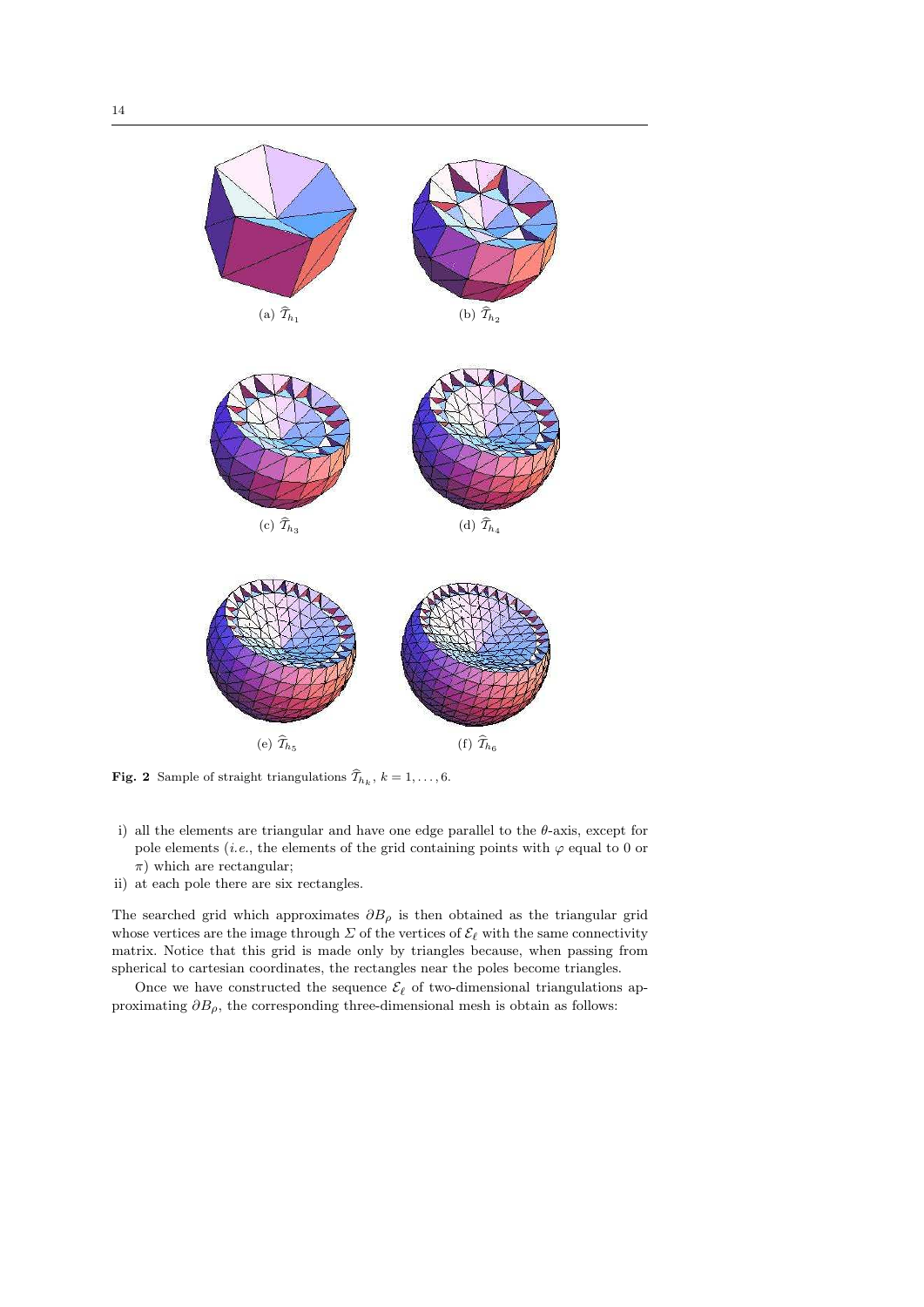

Fig. 3 Triangulation of  $\partial B_{\rho}$  in the parameter domain: levels  $\ell = 1, 2$  (top), and levels  $\ell = 3, 4$ (bottom).

- <span id="page-14-0"></span>– the initial grid  $\mathcal{T}_{h_1}$  is obtained by constructing the mesh  $\mathcal{E}_1$  with vertices lying on  $\partial B_1$ , and connecting all the boundary points with the origin (see Figure [2\(a\)\)](#page-13-1);
- the second grid  $\mathcal{T}_{h_2}$  is obtained by constructing the mesh  $\mathcal{E}_1$  on  $\partial B_{1/2}$  and the mesh  $\mathcal{E}_2$  on  $\partial B_1$ . Next, we connect all the vertices on  $\partial B_{1/2}$  with the origin, whereas the points on  $\partial B_1$  and  $\partial B_{1/2}$  are connected properly with each other to obtain a tetrahedral mesh as shown in Figure  $2(b)$ ).
- the grid  $\mathcal{T}_{h_k}$  is obtained by constructing, for each  $\ell = 1, \ldots, k$ , the mesh  $\mathcal{E}_{\ell}$  on the sphere  $\partial B_{\ell/k}$ . Finally, the generated points that lie on two consecutive spheres are connected properly with each other to obtain a tetrahedral mesh: see Figures  $2(c)$ –  $2(f)$  for  $k = 3, 4, 5, 6$ .

The mesh  $\mathcal{T}_{h_k}$  is then obtained from  $\mathcal{T}_{h_k}$ , as we said before, simply replacing all the straight tetrahedra of  $\mathcal{T}_{h_k}$  with the spherical tetrahedra with the same vertices. Notice that this is a mesh on the whole ball B, not on an approximation  $B_h$ .

## 3.2 Reduction to a one-dimensional problem

Once we have our spherical meshes, we can consider a finite element approximation corresponding to them: more precisely, we can define the discret space  $V_h \subseteq W_0^{1,2}(B)$ as the set of those functions  $f \in W_0^{1,2}(B)$  which, for each spherical tetrahedron  $T \in$  $\mathcal{T}_h$ , are affine on T with respect to the spherical coordinates  $\rho$ ,  $\theta$  and  $\varphi$ . Notice that elements of  $V_h$  are continuous and that an element of  $V_h$  is completely known once one knows its values on the interpolation nodes: hence,  $V<sub>h</sub>$  is a finite-dimensional vectorial space. Notice also that, in this setting, the dimension of  $V_h$  is not the number of the interpolation nodes which are inside the ball B, since not all the values of  $f \in V_h$ at the interpolation nodes are independent: this is due to the fact that the change of variables between spherical and cartesian coordinates is not one-to-one. More precisely, if a tetrahedron  $T \in \mathcal{T}_h$  contains the origin and, inside T, f is affine in  $\rho$ ,  $\theta$  and  $\varphi$ , it is clear that f must be in fact affine only in  $\rho$ ; hence in particular the values of f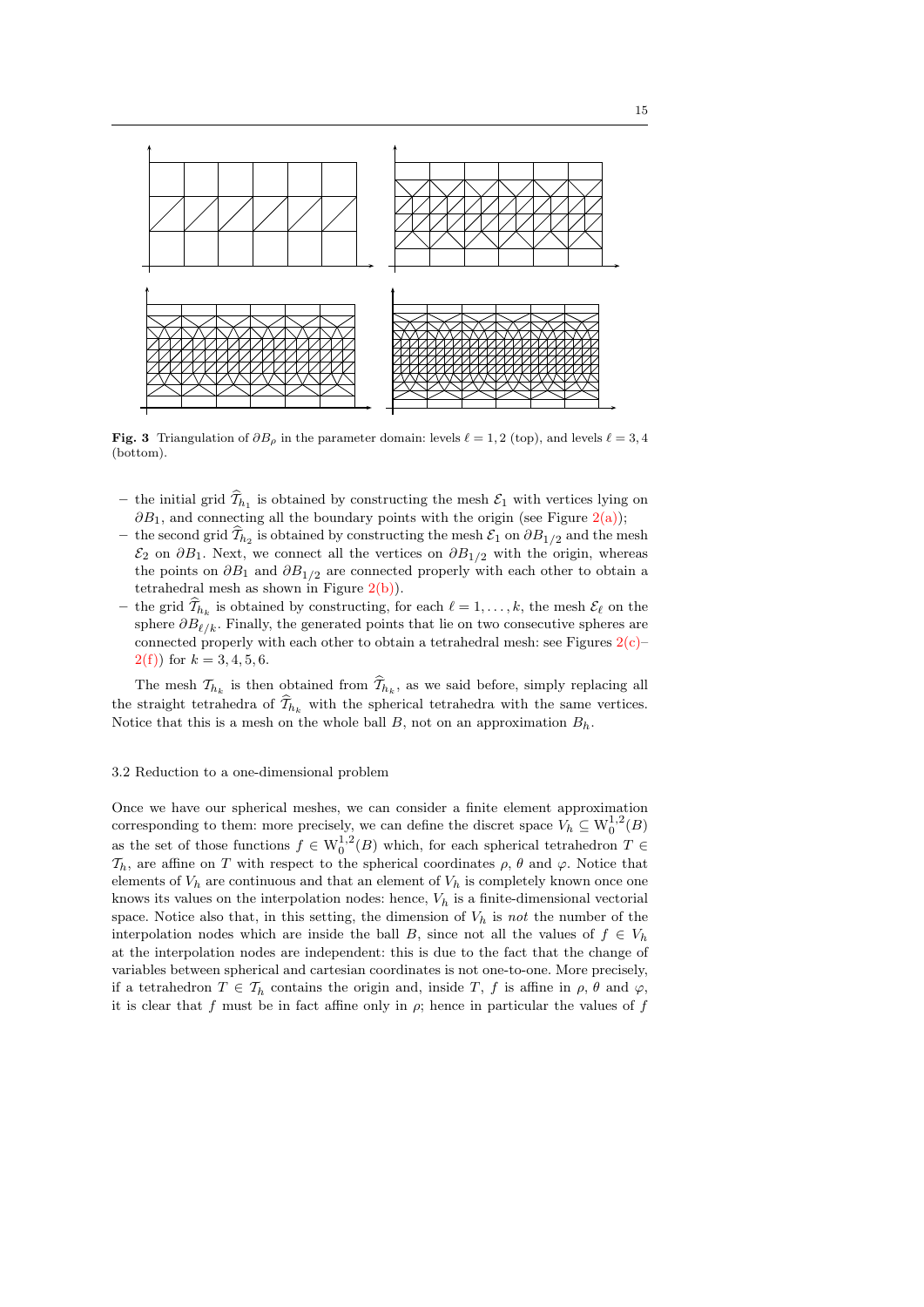at the interpolation nodes which are in the most internal sphere must be all equal. Analagously, a function  $f \in V_h$  is affine only on  $\rho$  and  $\varphi$  in the tetrahedra which contain a polar point (i.e., a point which is in the z−axis, or equivalently which has the  $\varphi$  coordinate equal to 0 or  $\pi$ ).

It is then possible to define the constant  $S_h$  as the biggest constant for which the discrete Sobolev inequality

$$
||Df||_{L^p(B)} \ge S_h ||f||_{L^{p^*}(B)} \qquad \forall f \in V_h
$$

holds. The situation is completely analogous to the problem considered in the first sections, the only difference being the fact that meshes are now spherical instead of straight. In particular, the result of Theorem [1](#page-1-1) can be proved in a completely similar way in this new setting. However, the problem is now easier to handle with since the spherical structure is better in order to approximate a problem which has radially symmetric solutions. Being more precise, let us call

$$
\hat{V}_h = \{ f \in V_h : f \text{ is radially symmetric} \}.
$$

This set is not empty thanks to the fact that the mesh is made by spherical tetrahedra and the elements of  $V_h$  are affine in the spherical coordinates: on the other hand, in the standard "straight" setting of the first sections there were no functions in  $V<sub>h</sub>$  which are radially symmetric (except the null function)! Notice that  $V_h$  corresponds to all and only the functions of  $V<sub>h</sub>$  which have the same value at all the interpolation nodes having a given distance from the origin. Being  $V_h$  a subspace of  $V_h$ , it is clear the  $S_h \geq S_h$ , where  $S_h$  is of course the biggest constant for which one has

$$
||Df||_{L^p(B)} \ge \widehat{S}_h ||f||_{L^{p^*}(B)} \qquad \forall f \in \widehat{V}_h.
$$

Therefore, in order to check numerically the validity of our estimate  $S_h \leq S + Ch^{1/3}$ , it is enough to work with  $S_h$  instead of  $S_h$  (by the way, recalling Polya–Szegö Theorem [3](#page-5-2) it is easy to guess that indeed  $S_h - S \approx S_h - S$ , so that in fact we will also check the lower estimate  $S_h \geq S + C^{-1}h^{\gamma}$ .

Finally, we can notice that, as anticipated before, the problem of evaluating numerically  $S_h$  is much faster and more efficient than evaluating  $S_h$ : for a radially symmetric function  $f(x) = u(|x|)$ , indeed, one has clearly

$$
\int_B |f(x)|^6 dx = \int_0^1 4\pi \rho^2 |u(\rho)|^6 d\rho,
$$

and analogously

$$
\int_B |Df(x)|^2\,dx = \int_0^1 4\pi \rho^2 |u'(\rho)|^2\,d\rho\,:
$$

hence, the three-dimensional problem corresponding to f, which involves three-dimensional integrals, has reduced to a one-dimensional problem corresponding to u and involving one-dimensional integrals.

In the next section, then, we are going to show our numerical results for this onedimensional problem.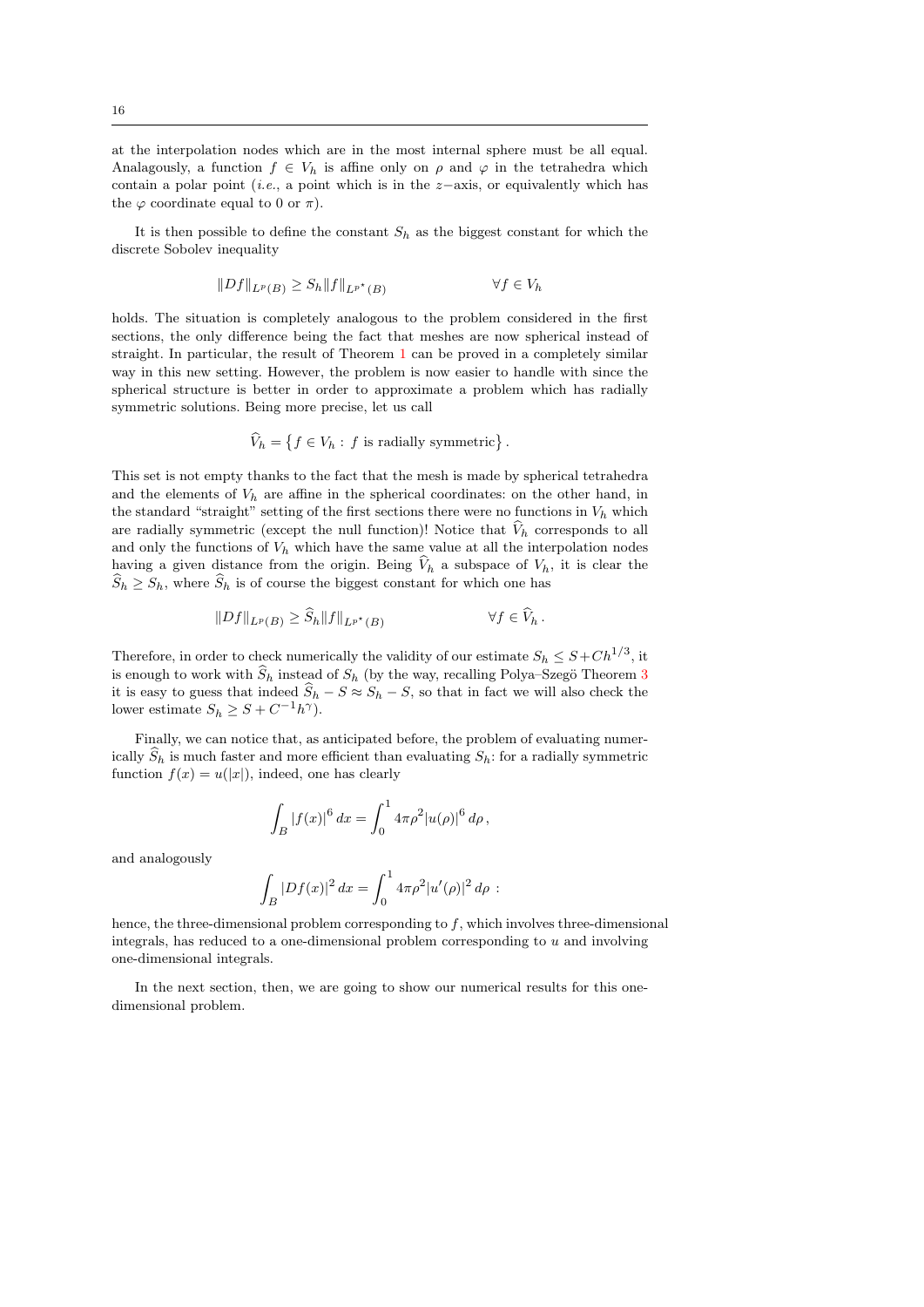#### 4 Numerical Results

In this section we present some numerical results to validate our theoretical estimates. Since we have reduced ourselves to a one–dimensional problem, we are allowed to take our computational domain as  $I = [0, 1]$ . More precisely, associating to any radially symmetric function  $f : B \to \mathbb{R}$  the corresponding  $u : I \to \mathbb{R}$  so that  $f(x) = u(|x|)$ , we perform our numerical study working on u instead of f. To this aim, let  ${\{\mathcal{T}_N\}}_{N>2}$  be a sequence of partitions of I made by N subintervals  $I_i = [x_{i-1}, x_i], i = 1, ..., N$ , with corresponding mesh size  $h_N = \max_i |I_i|$ .

Since we are going also to consider non-uniform and adaptively refined grids (cf. Section [4.2](#page-19-0) and Section [4.3,](#page-20-0) below), the mesh size  $h_N$  of the mesh is not the right parameter to study the behavior of the approximation error, being the number N of intervals the correct one (as, of course, the time needed to get the numerical results only depends on  $N$ ). For this reason, from now on we will call  $S_N$  the approximation of the Sobolev constant  $S$  on a grid  $\mathcal{T}_N$  of  $N$  intervals. Recall that for an equispaced grid with N elements we have  $h_N = N^{-1}$  $h_N = N^{-1}$  $h_N = N^{-1}$ , saying that estimates in Theorem 1 can be restated as

$$
S + \frac{1}{C} \left(\frac{1}{N}\right)^{\gamma} \le S_h \le S + C \left(\frac{1}{N}\right)^{1/3},
$$

for two constants  $C, \gamma > 0$ .

For a fixed partition  $T_N$ , we denote by  $V_N$  the finite element space associated to  $\mathcal{T}_N,$  that reads now

$$
V_N = \{ u \in C^0(I) : u|_{I_i} \in \mathbb{P}^1(I_i) \quad \forall I_i \in \mathcal{T}_N, \quad u(1) = 0 \}.
$$

To represent functions in  ${\cal V}_{\cal N}$  we use the standard set of Lagrange "hat" basis functions, *i.e.*,  $V_N = \text{span}\{\chi_i, i = 0, ..., N-1\},\$  where  $\chi_i(x_j) = \delta_{ij}$  for  $j = 0, ..., N-1.$ Therefore, we write any  $u_N \in V_N$  as  $u_N = \sum_{i=0}^{N-1} u_i \chi_i$ , and collect the expansion coefficients  $u_i, i = 0, \ldots, N-1$ , in the vector  $\mathbf{u} \in \mathbb{R}^N$ .

We must consider, then, the following constrained optimization problem: find  $\mathbf{u} \in$  $\mathbb{R}^N$  realizing

<span id="page-16-0"></span>
$$
\min_{\mathbf{u}\in\mathbb{R}^N} R_N(\mathbf{u}), \quad \text{subject to } u_0 = 1,
$$
\n(29)

where  $R_N(\mathbf{u})$  is the Rayleigh quotient given by

$$
R_N(\mathbf{u}) = \frac{\left(\int_0^1 4\pi \rho^2 |u'_N(\rho)|^2 \, d\rho\right)^{1/2}}{\left(\int_0^1 4\pi \rho^2 |u_N(\rho)|^6 \, d\rho\right)^{1/6}}.
$$

Notice that, being  $R_N(\mathbf{u}) = R_N(\nu \mathbf{u})$  for any  $\nu \in \mathbb{R}$  by definition, the assumption  $u_0 = 1$  does not effect the minimization problem, but is just set in order to ensure convergence to our numerical procedure.

Thanks to the discussion in the previous section, we know that  $S_N$  basically corresponds to the solution of problem [\(29\)](#page-16-0). We have numerically solved [\(29\)](#page-16-0) and compared our discrete approximation  $S_N$  with the sharp constant [\(2\)](#page-1-0).

In Section [4.1](#page-17-0) we present some numerical results obtained with equispaced grids to validate our theoretical estimates. Then, due to the shape of the optimal functions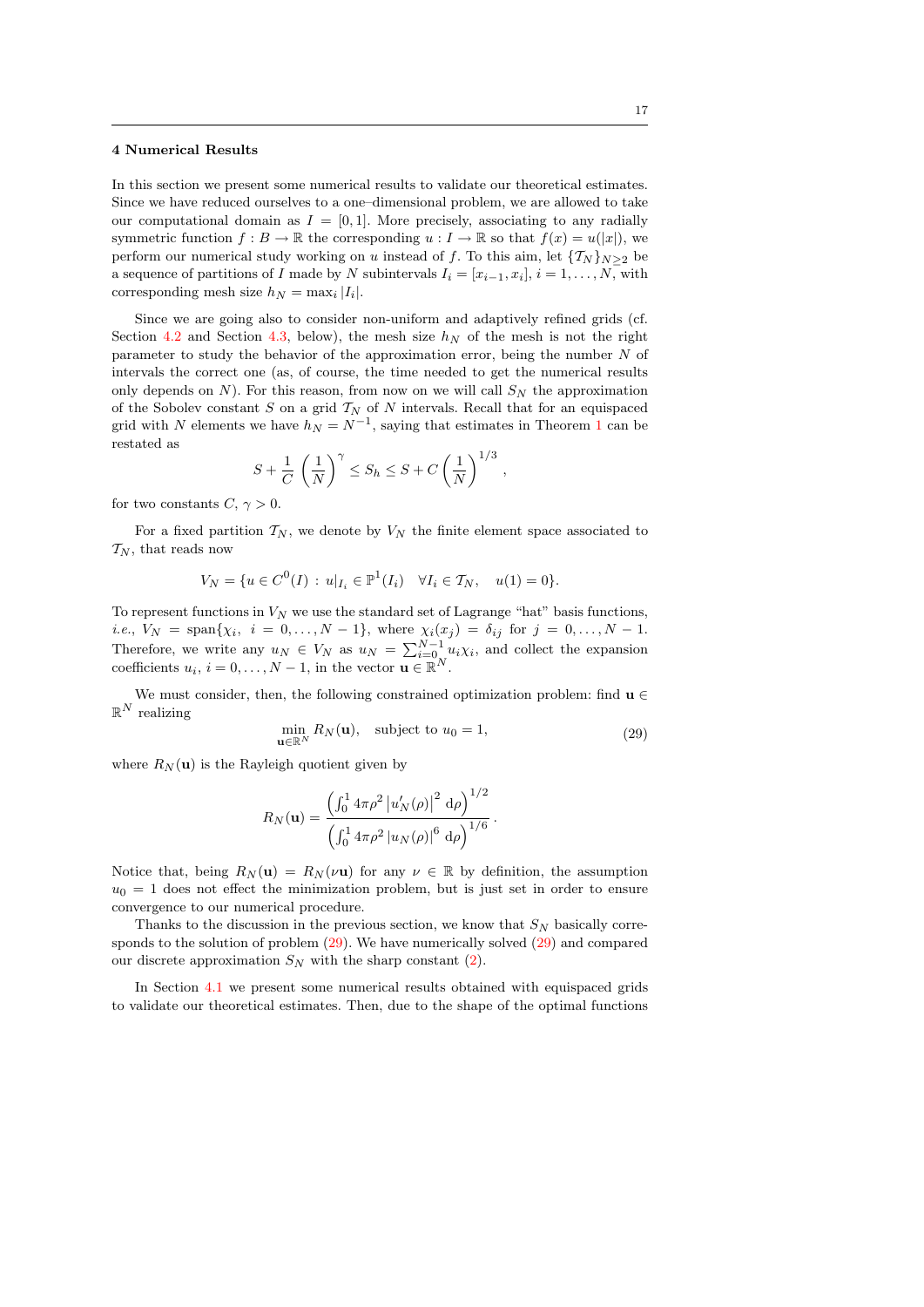(which decrease very rapidly from 1 to almost 0 near the origin, and then remain very close to 0 in most of the ball) we pass to consider non-equispaced grids clustered to 0. A first specific example of non-uniform grids, which shows that the convergence rate is much faster with respect to the case of equispaced grids, is made in Section [4.2.](#page-19-0) Finally, in Section [4.3](#page-20-0) we present an adaptive algorithm which automatically generate the grids, and that provide an even faster rate of convergence.

#### <span id="page-17-0"></span>4.1 Equispaced grids

We consider a sequence of equispaced uniform grids made of  $N = 2<sup>k</sup>$  elements,  $k =$ 1, 2, ..., 9, with corresponding mesh size  $h_N = 2^{-k}$ , and, at each step of refinement, we have solved the constrained optimization problem [\(29\)](#page-16-0). In Table [1](#page-17-1) we report the computed errors together with the computed convergence rates: we observe that  $S_N$  −  $S \setminus 0$  as N goes to  $+\infty$ , at a rate of 0.6 approximately. Observe that the convergence rate is in the range predicted by Theorem [1.](#page-1-1)

<span id="page-17-1"></span>Table 1 Equispaced grids. Error estimates and computed convergence rates; estimate of  $||f_N||_{L^6(B)}$  and corresponding estimate of b such that  $||f||_{L^6(B)} = ||f_N||_{L^6(B)}$ .

| k.             | N   | $S_N-S$    | rate    | $  f_N  _{L^6(B)}$ | h              |
|----------------|-----|------------|---------|--------------------|----------------|
|                | 2   | 5.5294e-01 |         | 4.7878e-01         | $3.4565e + 01$ |
| $\overline{2}$ | 4   | 3.2139e-01 | 0.78279 | 3.6568e-01         | $1.0200e + 02$ |
| 3              | 8   | 1.9909e-01 | 0.69093 | 2.7725e-01         | $3.0897e + 02$ |
| 4              | 16  | 1.2868e-01 | 0.62960 | 2.1275e-01         | $8.9130e + 02$ |
| 5              | 32  | 8.4367e-02 | 0.60905 | 1.7156e-01         | $2.1078e + 03$ |
| 6              | 64  | 5.4019e-02 | 0.64322 | 1.4399e-01         | $4.2472e + 03$ |
| 7              | 128 | 3.4074e-02 | 0.66480 | 1.1684e-01         | $9.7981e + 03$ |
| 8              | 256 | 2.1515e-02 | 0.66333 | 9.2956e-02         | $2.4456e + 04$ |
| 9              | 512 | 1.3778e-02 | 0.64296 | 7.2168e-02         | $6.7314e + 04$ |

In Figure [4](#page-18-0) we report, for the refinement levels  $k = 2, 3, \ldots, 9$ , the computed optimal function  $u_N$ . For the sake of comparison, we also show the exact optimal function

<span id="page-17-2"></span>
$$
u(\rho) = \frac{1}{\sqrt{1 + b |\rho|^2}},\tag{30}
$$

where, at each refinement level, the parameter b in  $(30)$  has been chosen so that  $||f||_{L^6(B)} = ||f_N||_{L^6(B)}$ , namely

<span id="page-17-3"></span>
$$
\int_0^1 4\pi \rho^2 |u_N(\rho)|^6 d\rho = \int_0^1 4\pi \rho^2 |u(\rho)|^6 d\rho.
$$
 (31)

In Table [1](#page-17-1) (fifth column) we also report  $||f_N||_{L^6(B)}$ . The selection of b in [\(31\)](#page-17-3) has been done numerically by the bisection method up the machine precision (cf. Table [1,](#page-17-1) last column). As it can be inferred from the results shown in Figure [4,](#page-18-0) as the mesh is refined we get better and better approximations.

It is easy to understand that, as h goes to 0 or, equivalently, as N goes to  $+\infty$ , the approximated solution  $u_N$ , decrease faster and faster near the origin (where by definition its value is always 1), and then it is very close to 0 in most of the interval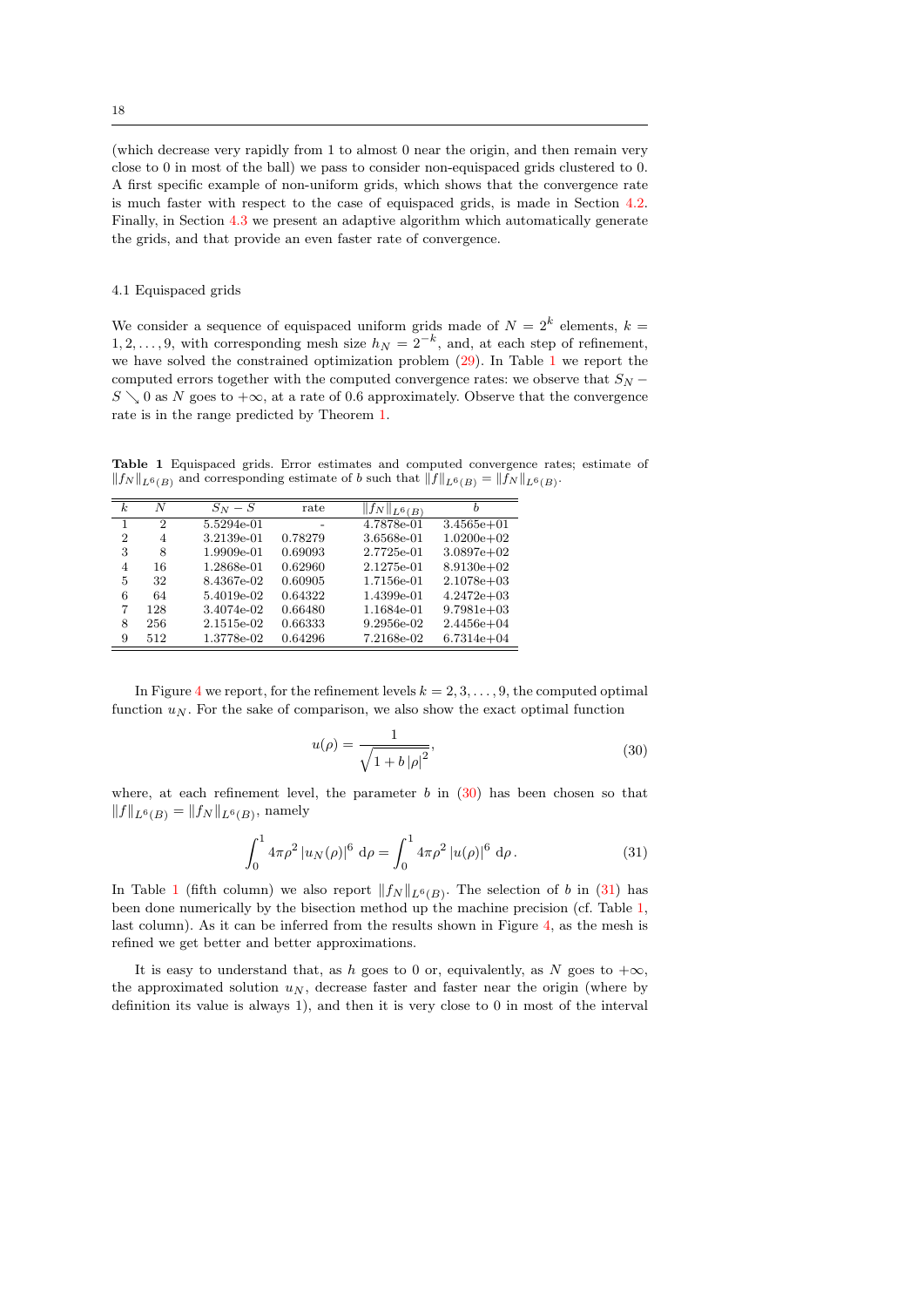

<span id="page-18-0"></span>Fig. 4 Approximated optimal function (solid line) and exact optimal function (dashed line) on equispaced grids for the refinement levels  $k = 2, 3, \ldots, 9$ .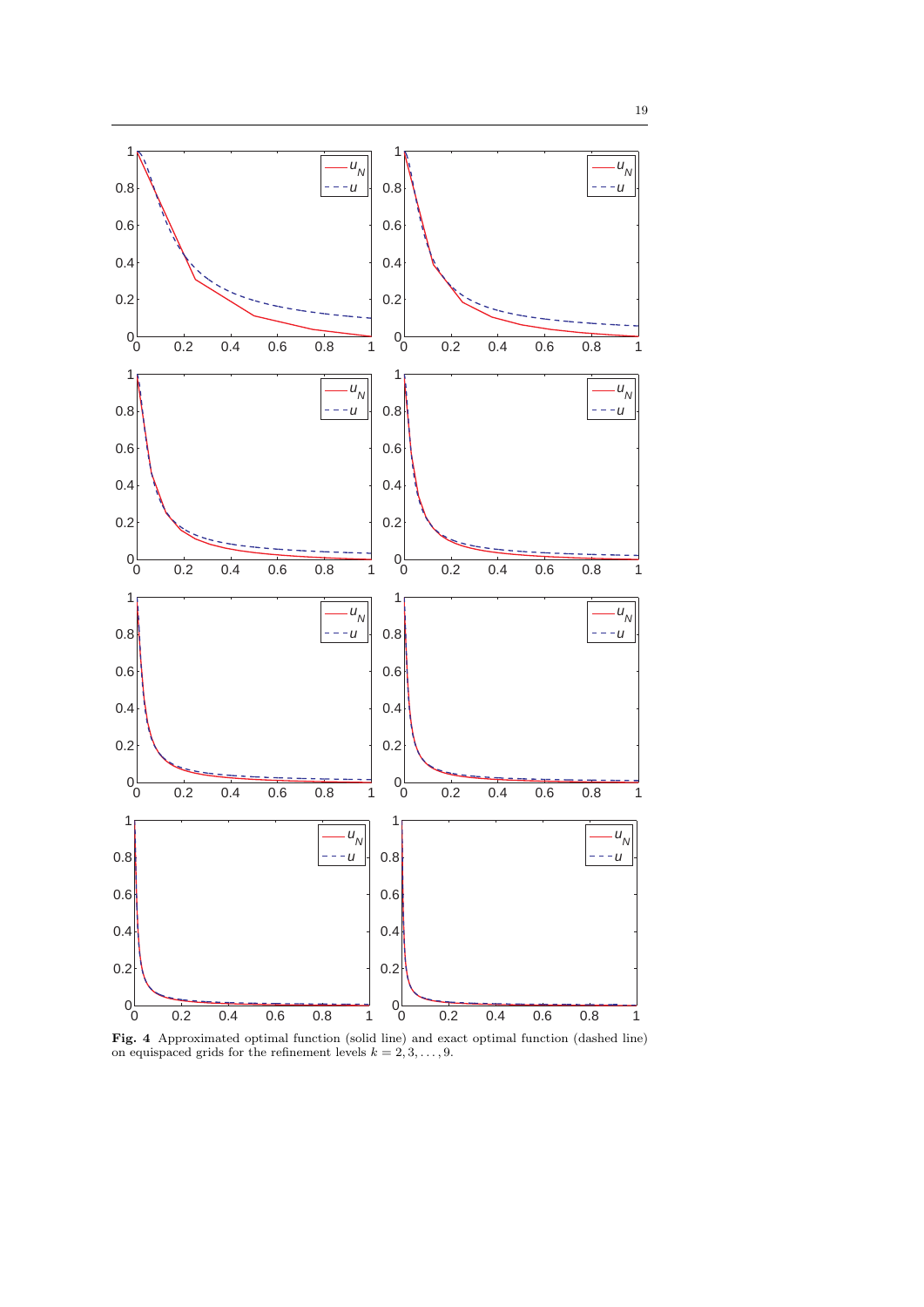I. This is clear from the geometry of the solution (cf. also Figure [4\)](#page-18-0), and it can be inferred from the proof of Lemma [1.](#page-4-0) Therefore, to improve the approximation error and to save computational time, the grid points should be clustered near the origin where the solution undergoes a rapid variation. In other words, once the number  $N$  of intervals of the grid is fixed, it appears quite reasonable that a grid more dense around the origin should give better approximation results.

Based on the above observation, we will now consider non-equispaced grids: we start in Section [4.2](#page-19-0) with an arbitrary chosen grid, to show that even with this simple choice the convergence rate is improved, and then in Section [4.3](#page-20-0) we will present an adaptive algorithm to get an automatically generation of the grids.

#### <span id="page-19-0"></span>4.2 Non-equispaced grids: an example

The grid that we present in this section is very simple: we fix a positive parameter  $\tau$ and we consider  $N = 2<sup>k</sup>$  intervals whose lengths are proportional to 1,  $1 + \tau$ ,  $1 + 2\tau$ ,  $\dots$  1 +  $(N-1)\tau$ : this means that the points  $x_i$  are given by the formula

$$
x_i = \frac{i(2 + \tau(i-1))}{N(2 + \tau(N-1))}, \qquad i = 0, \dots, N.
$$

Notice that, the equispaced grid correspond to  $\tau = 0$ , and when  $\tau$  becomes bigger, then more points are clustered to the origin. Figure [5](#page-19-1) shows a sample of the first four refinements  $(k = 1, 2, 3, 4)$  for  $\tau = 1$ .

<span id="page-19-1"></span>

**Fig. 5** First four levels of non-equispaced grids for  $\tau = 1$ .

We have ran the same set of experiments as before: the results are shown in Table [2.](#page-20-1) We clearly observe an improvement in the approximation errors: with  $N = 128$  we get a better approximation of S than what we had in the equispaced case with  $N = 512$ . Also the computed convergence rate is quite better than in the equispaced case, namely 1 instead of 0.66. We have ran the same set of experiments with  $\tau = 2, 3, 4$ : the results are analogous to the ones reported in Table [2](#page-20-1) and are omitted here for the sake of brevity.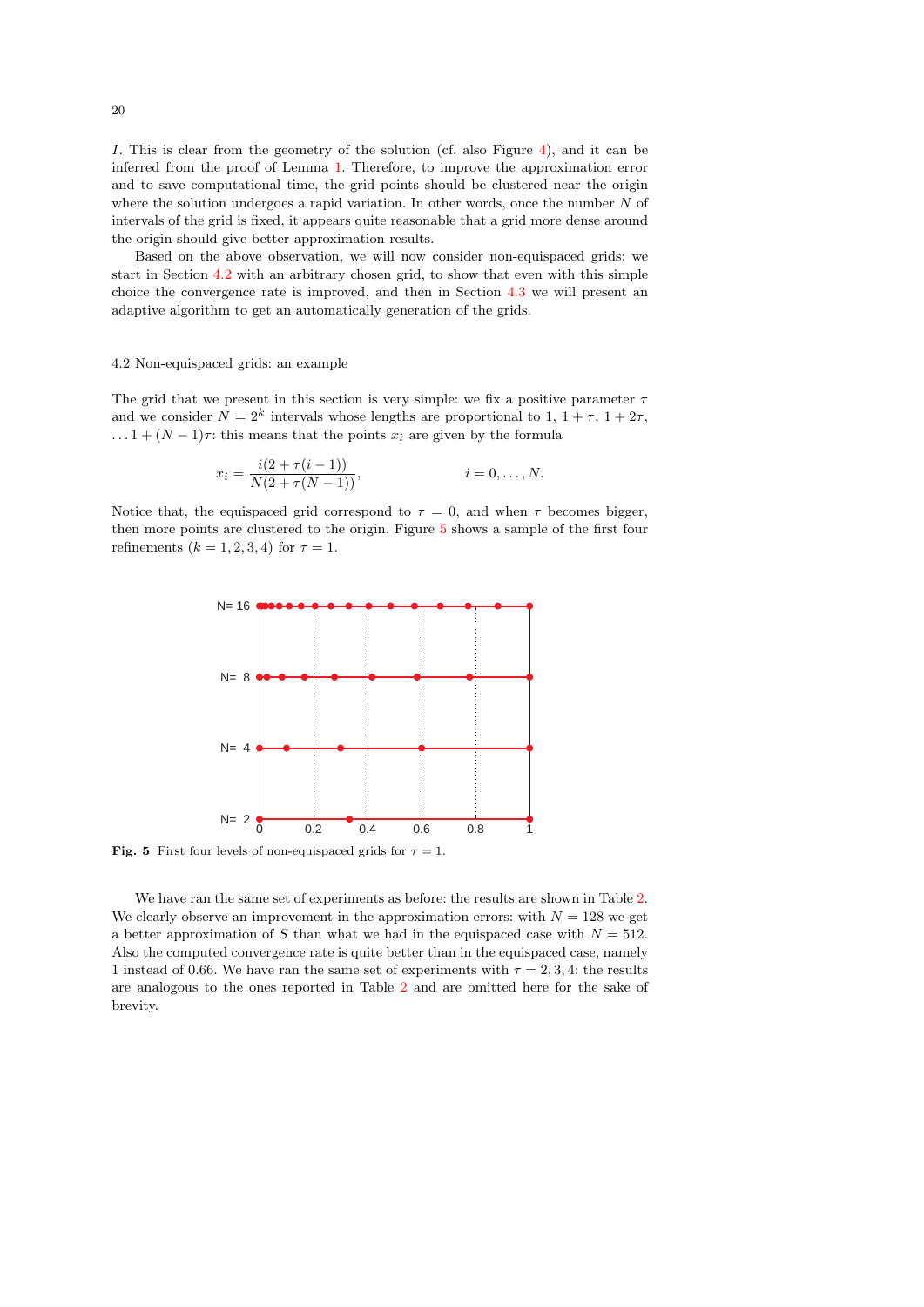| $\overline{k}$ | N              | $S_N-S$    | rate   | $\overline{\left\ f_N\right\ }_{L^6(B)}$ |                |
|----------------|----------------|------------|--------|------------------------------------------|----------------|
| 1              | $\mathfrak{D}$ | 5.1876e-01 |        | 3.9518e-01                               | $7.4740e + 01$ |
| $\overline{2}$ | 4              | 3.0466e-01 | 0.7679 | 2.4031e-01                               | $5.4744e+02$   |
| 3              | 8              | 1.6633e-01 | 0.8731 | 2.1834e-01                               | $8.0339e+02$   |
| 4              | 16             | 8.5380e-02 | 0.9621 | 1.5738e-01                               | $2.9762e+03$   |
| 5              | 32             | 4.3220e-02 | 0.9822 | 1.1682e-01                               | $9.8043e + 03$ |
| 6              | 64             | 2.1770e-02 | 0.9894 | 8.4353e-02                               | $3.6065e + 04$ |
| 7              | 128            | 1.0928e-02 | 0.9942 | 6.0105e-02                               | $1.3991e+05$   |
| 8              | 256            | 5.4981e-03 | 0.9911 | 4.1442e-02                               | $6.1908e + 05$ |
| 9              | 512            | 2.8059e-03 | 0.9705 | 2.8469e-02                               | $2.7799e + 06$ |

<span id="page-20-1"></span>Table 2 Non-equispaced grids. Error estimates and computed convergence rates; estimate of  $||f_N||_{L^6(B)}$  and corresponding estimate of b such that  $||f||_{L^6(B)} = ||f_N||_{L^6(B)}$ .

<span id="page-20-0"></span>4.3 Non-equispaced grids: an adaptive refinement strategy

Finally we present an adaptive algorithm for the automatic refinement of the mesh. The refinement strategy follows this observation: in view of the classical estimate [\(6\)](#page-3-0) one can expect that, to estimate as good as possible a function  $f$ , more points of the grid are needed where the second derivative of  $f$  is big. Recall also that, in our problem, we do not want to approximate a single unknown function: indeed, there is a whole 1−parameter class of optimal functions, and of course whenever a different grid is selected then our approximated solution will be close to a different optimal one. Hence, the adaptively refined mesh is generated according to the following algorithm.

Algorithm 1 Given an initial grid with  $N_0$  elements,

- 1. solve the constrained optimization problem  $(29)$ ;
- 2. compute the parameter b in  $(30)$  so that  $(31)$  is satisfied;
- 3. compute the quantities

<span id="page-20-2"></span>
$$
\eta_i = \int_{x_{i-1}}^{x_i} 4\pi \rho^2 |u''(\rho)|^2 d\rho, \qquad i = 1, \dots, N;
$$

- 4. employ the fixed fraction mesh refinement criterion, based on  $\eta_i$ , with refinement fraction set to  $25\%$ , to identify elements which will be refined;
- 5. refine elements marked for refinement.

In Figure  $6$  we show the first six meshes generated by Algorithm [1](#page-20-2) starting from an initial uniform grid made of  $N_0 = 8$  elements, together with the corresponding zoom near the origin: as expected the adaptive algorithm cluster points near the origin. The computed errors  $S_N - S$  together with the computed convergence rates are shown in Table [3.](#page-21-1) As before, we also report  $||f_N||_{L^6(B)}$  and the corresponding estimate of b such that  $||f||_{L^6(B)} = ||f_N||_{L^6(B)}$ . The convergence rate is now around 1.5, so more than linear, indicating that the adaptive strategy provides better results than the ones obtained on general non-equispaced grids.

Finally, we compare the results obtained with the three set of meshes considered so far: namely, equispaced, non-equispaced, and adaptively refined grids: the computed errors versus the number of elements  $N$  are shown in Figure [7](#page-21-2) (loglog scale). Clearly, the results obtained on the sequence of adaptively refined grids outperform the ones obtained on both equispaced and non-equispaced meshes.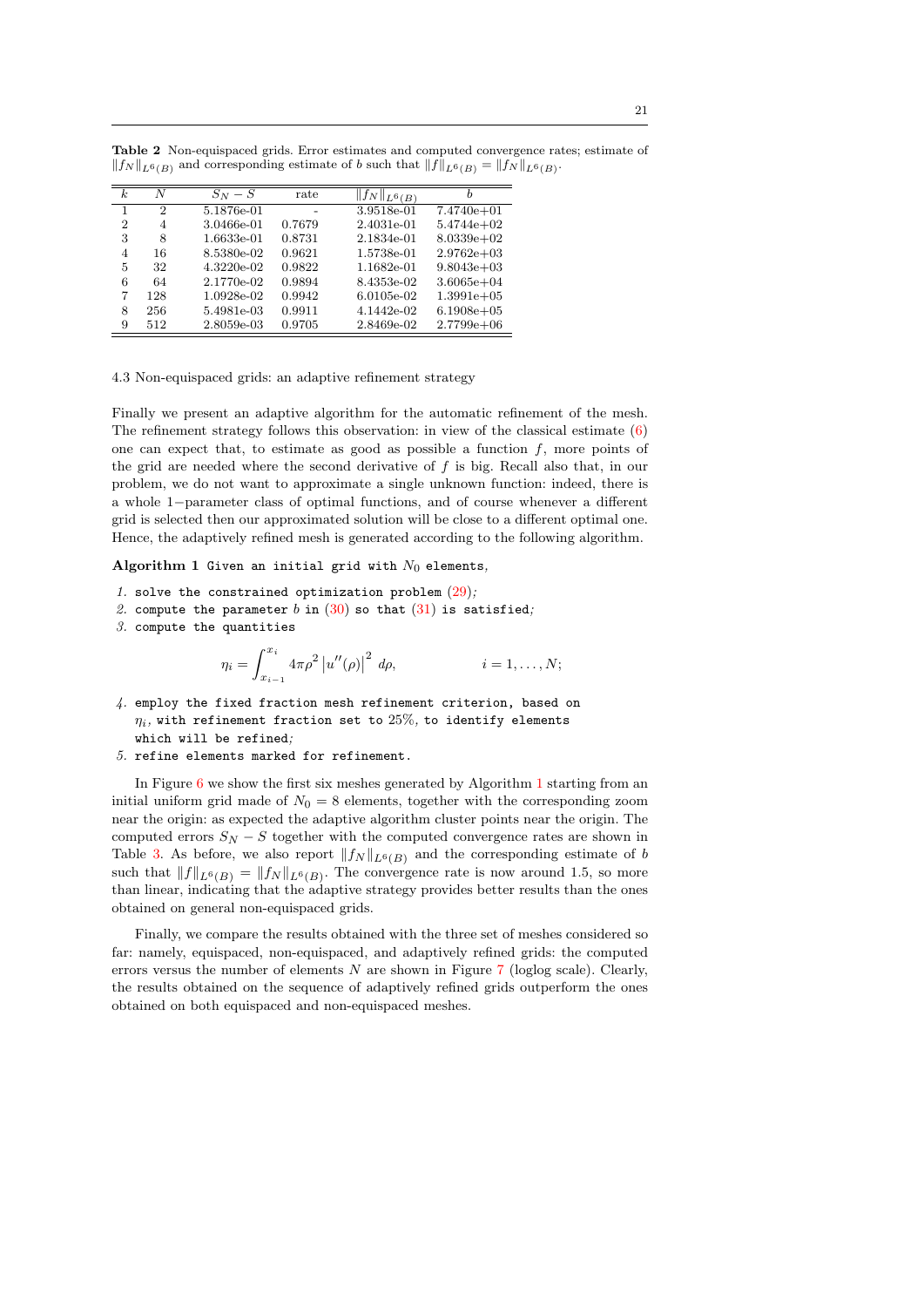

<span id="page-21-0"></span>Fig. 6 First six levels of adaptively refined grids (left), and corresponding zoom near the origin (right).

<span id="page-21-1"></span>Table 3 Adaptively refined grids. Error estimates and computed convergence rates; estimate of  $||f_N||_{L^6(B)}$  and corresponding estimate of b such that  $||f||_{L^6(B)} = ||f_N||_{L^6(B)}$ .

| level          | N   | $S_N-S$    | rate   | $\overline{\ f_N\ }_{L^6(B)}$ | b              |
|----------------|-----|------------|--------|-------------------------------|----------------|
| 1              | 8   | 1.9909e-01 |        | 2.7724e-01                    | $3.0899e+02$   |
| $\overline{2}$ | 10  | 1.3432e-01 | 1.9609 | 2.1074e-01                    | $9.2568 + 02$  |
| 3              | 13  | 9.0433e-02 | 1.6406 | 1.6706e-01                    | $2.3441e + 03$ |
| 4              | 16  | 6.1186e-02 | 2.0122 | 1.3813e-01                    | $5.0151e + 03$ |
| 5              | 20  | 4.0335e-02 | 1.9720 | 1.1178e-01                    | $1.1695e + 04$ |
| 6              | 25  | 2.6498e-02 | 1.9672 | 8.8816e-02                    | $2.9344e + 04$ |
| 7              | 31  | 1.7511e-02 | 1.9950 | 7.0312e-02                    | 7.4711e+04     |
| 8              | 39  | 1.1505e-02 | 1.8826 | 5.5871e-02                    | $1.8739e + 05$ |
| 9              | 49  | 7.5472e-03 | 1.8893 | 4.4451e-02                    | $4.6771e+05$   |
| 10             | 61  | 4.9593e-03 | 1.9520 | 3.5257e-02                    | $1.1817e + 06$ |
| 11             | 76  | 3.3586e-03 | 1.7988 | 3.0061e-02                    | $2.2361e + 06$ |
| 12             | 95  | 2.4773e-03 | 1.3799 | 2.5854e-02                    | $4.0866e + 06$ |
| 13             | 119 | 1.8406e-03 | 1.3315 | 2.1575e-02                    | $8.4274e + 06$ |
| 14             | 149 | 1.3621e-03 | 1.3492 | 1.8841e-02                    | $1.4489e+07$   |
| 15             | 186 | 1.0253e-03 | 1.2881 | 1.4799e-02                    | $3.8069e+07$   |
| 16             | 233 | 7.1047e-04 | 1.6361 | 1.1163e-02                    | $1.1758e + 08$ |
| 17             | 291 | 5.0007e-04 | 1.5860 | 8.4020e-03                    | $3.6641e + 08$ |

<span id="page-21-2"></span>

Fig. 7 Computed error  $S_N - S$  versus the number of elements: equispaced, non-equispaced, and adaptively refined grids.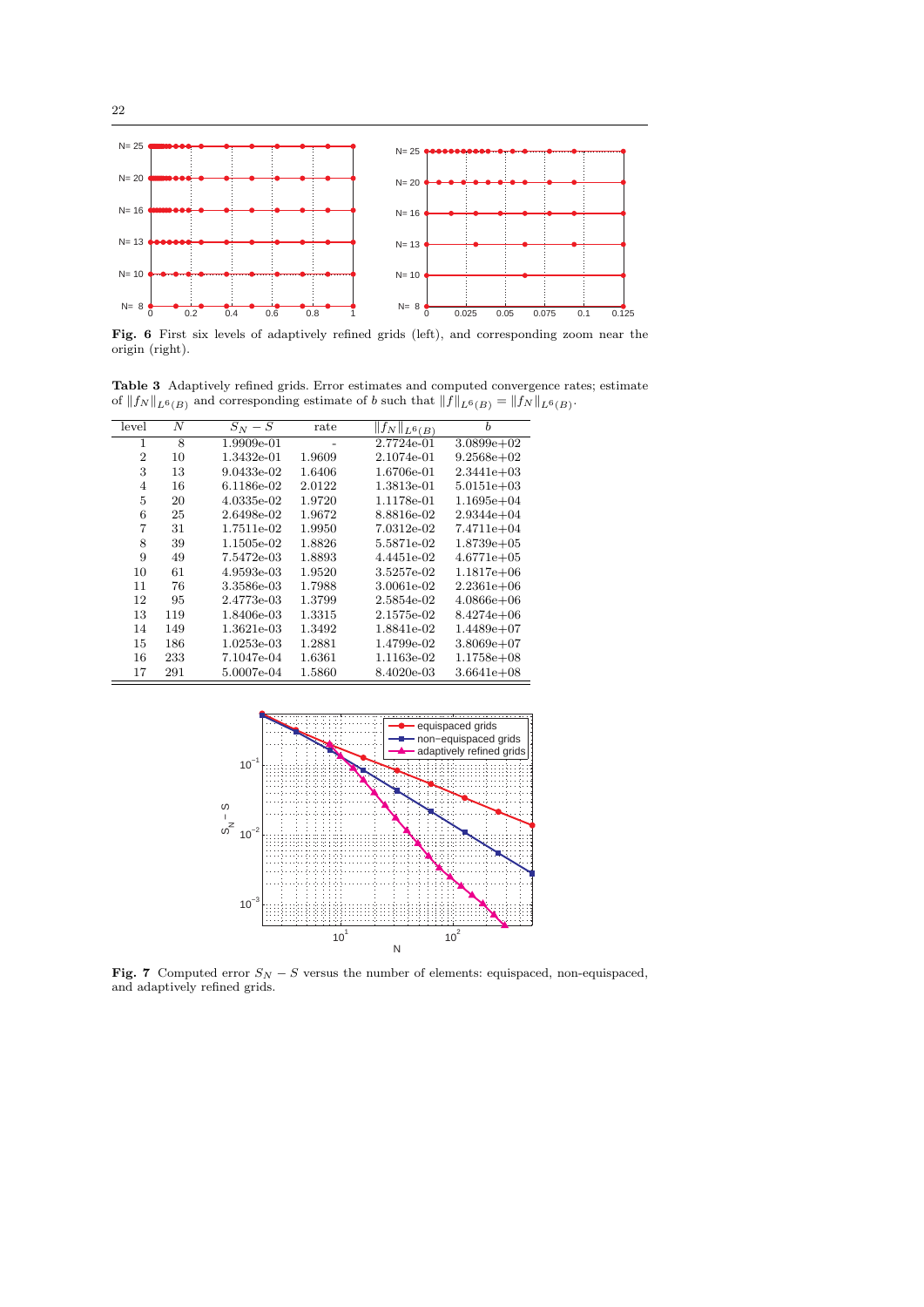## 5 Conclusion

We have shown that the optimal constant in the discrete Sobolev inequality in  $W_0^{1,2}(B)$ approximates, with a polynomial rate of convergence, the optimal constant in the continuous version of the Sobolev inequality. The convergence is established providing both an upper and a lower bound on the rate of convergence. Numerical results including also an adaptive refinement strategy are also presented.

Possible future developments of our results may go in the following directions.

- The development of a better refinement strategy to construct the mesh: indeed, even though our method appears quite good, it could be made better since when N increases also b increases, and then the refinement of the grid made at one level is surely good but it is not the best possible choice for the following levels.
- In this work we do not have to approximate a given function, but we are approximating a degenerating sequence of functions. Hence, it could be possible to adopt the same kind of strategy for situations where solutions do not exist or degenerate in some sense. For instance, in the case of problems with critical exponents, it may happen that a solution does not exist but the finite elements method gives an "approximated solution". It could be interesting to understand at which rate these approximated solutions explode or disappear when  $h \searrow 0$ .
- More general Sobolev embeddings and the related inequalities are extensively studied in the literature (among the recent works, we mention for instance [\[12\]](#page-23-1)). Therefore, one could try to investigate the possible consequences that our kind of "polynomial rate of convergence" result has in these general kinds of problems.

Acknowledgements We are grateful to Prof. Enrique Zuazua for suggesting us the topic of the presented results, and for his valuable and constructive comments. Part of this work has been carried out at the Centro de Ciencias de Benasque Pedro Pascual during the summer school 2009 "Partial differential equations, optimal design and numerics".

## References

- <span id="page-22-9"></span>1. Apel, T., Pester, C.: Clement–type interpolation on spherical domains–interpolation error estimates and application to a posteriori error estimation. IMA J. Numer Anal 25, 310–336 (2005)
- <span id="page-22-0"></span>2. Aubin, T.: Problèmes isopérimétriques et espaces de Sobolev. J. Differential Geometry 11(4), 573–598 (1976)
- <span id="page-22-7"></span>3. Brenner, S.C., Scott, L.: The mathematical theory of finite element methods. Springer, Amsterdam (1994)
- <span id="page-22-2"></span>4. Buffa, A., Ortner, C.: Compact embeddings of broken Sobolev spaces and applications (2008). IMA J. Numer. Anal, Advance Access published on July 4, 2008
- <span id="page-22-3"></span>5. Cianchi, A., Fusco, N., Maggi, F., Pratelli, A.: The sharp sobolev inequality in quantitative form ((to appear)). JEMS
- <span id="page-22-5"></span>6. Ciarlet, P.G.: The finite element method for elliptic problems. North-Holland Publishing Co., Amsterdam (1978). Studies in Mathematics and its Applications, Vol. 4
- <span id="page-22-1"></span>7. Cordero-Erausquin, D., Nazaret, B., Villani, C.: A mass-transportation approach to sharp Sobolev and Gagliardo-Nirenberg inequalities. Adv. Math. 182(2), 307–332 (2004)
- <span id="page-22-4"></span>8. Courant, R.: Variational methods for the solution of problems of equilibrium and vibrations. Bull. Amer. Math. Soc. 49, 1–23 (1943)
- <span id="page-22-8"></span>9. Pólya, G., Szegö, G.: Isoperimetric Inequalities in Mathematical Physics. Princeton Univ. Press, Princeton (1951)
- <span id="page-22-6"></span>10. Strang, H.: Approximation in the finite element method. Numer. Math 19, 81–98 (1972)